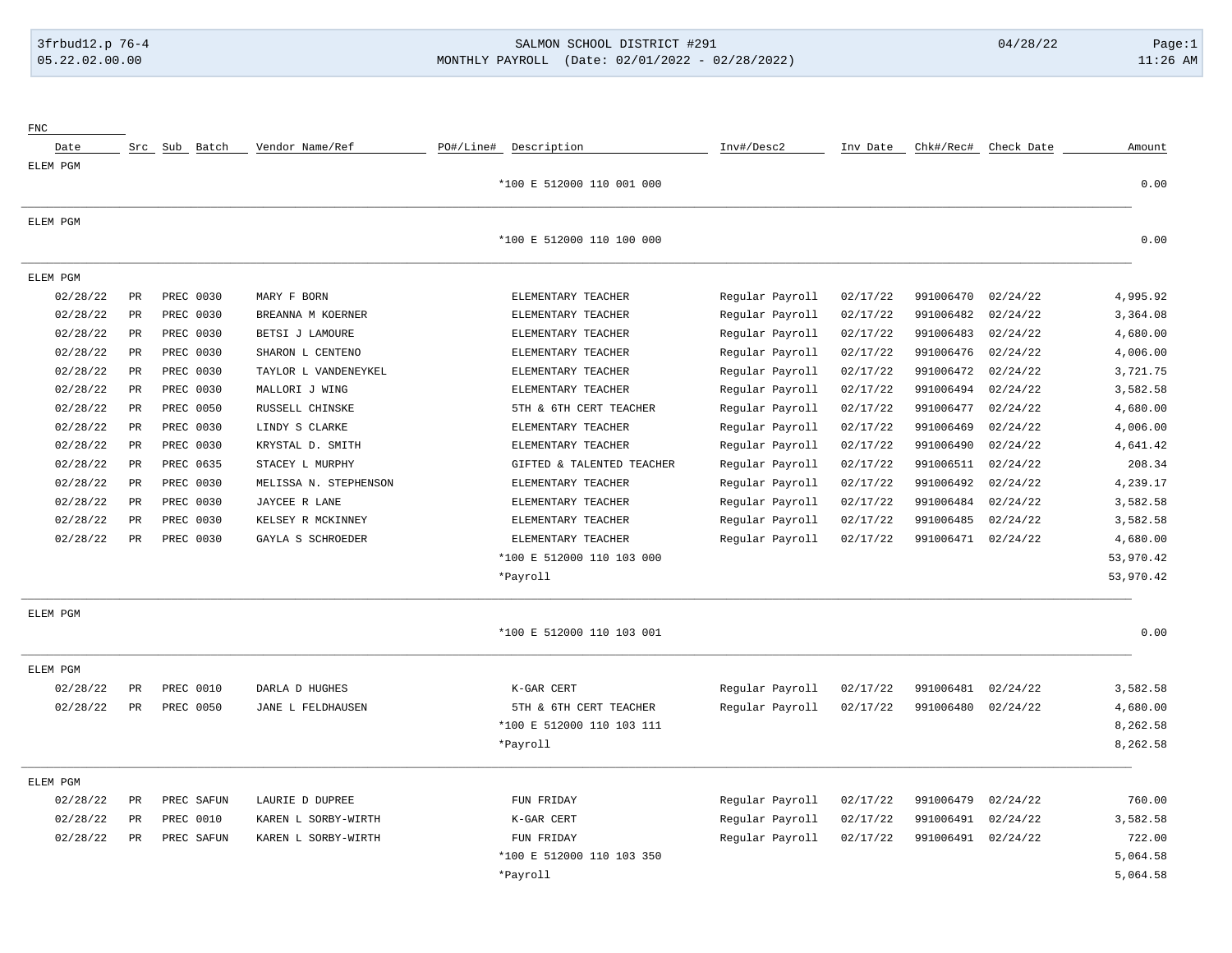FNC

## 3frbud12.p 76-4 SALMON SCHOOL DISTRICT #291 04/28/22 Page:2 05.22.02.00.00 MONTHLY PAYROLL (Date: 02/01/2022 - 02/28/2022) 11:26 AM

| Date     |             | Src Sub Batch | Vendor Name/Ref            | PO#/Line# | Description               | Inv#/Desc2      | Inv Date | Chk#/Rec# | Check Date | Amount   |
|----------|-------------|---------------|----------------------------|-----------|---------------------------|-----------------|----------|-----------|------------|----------|
| ELEM PGM |             |               |                            |           |                           |                 |          |           |            |          |
|          |             |               |                            |           | *100 E 512000 110 602 000 |                 |          |           |            | 0.00     |
| ELEM PGM |             |               |                            |           |                           |                 |          |           |            |          |
| 02/15/22 | PR          | PREC PARAH    | JOSIE JESSICA GORDON       |           | Paraprofessional Hourly   | Regular Payroll | 02/17/22 | 991006442 | 02/24/22   | 134.41   |
|          |             |               |                            |           | *100 E 512000 115 103 000 |                 |          |           |            | 134.41   |
|          |             |               |                            |           | *Payroll                  |                 |          |           |            | 134.41   |
| ELEM PGM |             |               |                            |           |                           |                 |          |           |            |          |
| 02/15/22 | PR          | PREC SAFUN    | DAWN LOPEZ                 |           | FUN FRIDAY                | Regular Payroll | 02/17/22 | 991006429 | 02/24/22   | 192.00   |
| 02/15/22 | PR          | PREC SAFUN    | CAROLYN J FEEKEN           |           | FUN FRIDAY                | Regular Payroll | 02/17/22 | 991006419 | 02/24/22   | 192.00   |
|          |             |               |                            |           | *100 E 512000 115 103 350 |                 |          |           |            | 384.00   |
|          |             |               |                            |           | *Payroll                  |                 |          |           |            | 384.00   |
| SEC PGM  |             |               |                            |           |                           |                 |          |           |            |          |
|          |             |               |                            |           | *100 E 515000 110 001 000 |                 |          |           |            | 0.00     |
| SEC PGM  |             |               |                            |           |                           |                 |          |           |            |          |
|          |             |               |                            |           | *100 E 515000 110 100 000 |                 |          |           |            | 0.00     |
| SEC PGM  |             |               |                            |           |                           |                 |          |           |            |          |
| 02/28/22 | $_{\rm PR}$ | PREC 0090     | DENISE A BRASWELL          |           | HS CERT                   | Regular Payroll | 02/17/22 | 991006499 | 02/24/22   | 4,680.00 |
| 02/28/22 | PR          | PREC 0090     | JEREMY S BURGESS           |           | HS CERT                   | Regular Payroll | 02/17/22 | 991006500 | 02/24/22   | 3,135.60 |
| 02/28/22 | PR          | PREC 0090     | DEBORAH J CRISPIN          |           | HS CERT                   | Regular Payroll | 02/17/22 | 991006503 | 02/24/22   | 4,680.00 |
| 02/28/22 | PR          | PREC 0090     | BRETT DICKERSON            |           | HS CERT                   | Regular Payroll | 02/17/22 | 991006505 | 02/24/22   | 3,587.17 |
| 02/28/22 | PR          | PREC 0100     | LESLIE A. DESCHAINE        |           | 7TH & 8TH CERT            | Regular Payroll | 02/17/22 | 991006504 | 02/24/22   | 4,312.00 |
| 02/28/22 | <b>PR</b>   | PREC 0090     | ASHLEY C TARKALSON         |           | HS CERT                   | Regular Payroll | 02/17/22 | 991006518 | 02/24/22   | 3,364.08 |
| 02/28/22 | PR          | PREC 0090     | SHANIA NELSON              |           | HS CERT                   | Regular Payroll | 02/17/22 | 991006512 | 02/24/22   | 3,364.08 |
| 02/28/22 | <b>PR</b>   | PREC 0090     | TRACY L BURGESS            |           | HS CERT                   | Regular Payroll | 02/17/22 | 991006501 | 02/24/22   | 4,680.00 |
| 02/28/22 | PR          | PREC 0635     | STACEY L MURPHY            |           | GIFTED & TALENTED TEACHER | Regular Payroll | 02/17/22 | 991006511 | 02/24/22   | 208.33   |
| 02/28/22 | <b>PR</b>   | PREC 0090     | HOLLIS K TROUGHTON         |           | HS CERT                   | Regular Payroll | 02/17/22 | 991006520 | 02/24/22   | 3,582.58 |
| 02/28/22 | $_{\rm PR}$ | PREC 0090     | <b>JESSICA SHANAFELT</b>   |           | HS CERT                   | Regular Payroll | 02/17/22 | 991006517 | 02/24/22   | 4,641.42 |
| 02/28/22 | PR          | PREC 0090     | DUSTIN J. PACE             |           | HS CERT                   | Regular Payroll | 02/17/22 | 991006513 | 02/24/22   | 4,641.42 |
| 02/28/22 | PR          | PREC 0090     | FRANK W GARRETT            |           | HS CERT                   | Regular Payroll | 02/17/22 | 991006507 | 02/24/22   | 4,680.00 |
| 02/28/22 | PR          | PREC 0090     | PHILIP R GOODELL III       |           | HS CERT                   | Regular Payroll | 02/17/22 | 991006508 | 02/24/22   | 4,473.67 |
| 02/28/22 | PR          | PREC 0090     | MEREDITH A. GALVAN         |           | HS CERT                   | Regular Payroll | 02/17/22 | 991006506 | 02/24/22   | 1,930.63 |
| 02/28/22 | PR          | PREC 0090     | JOHN E ANDERSON            |           | HS CERT                   | Regular Payroll | 02/17/22 | 991006495 | 02/24/22   | 4,387.08 |
| 02/28/22 | PR          | PREC 0090     | CONSUELO IRENE FRY-BELLAMY |           | HS CERT                   | Regular Payroll | 02/17/22 | 991006496 | 02/24/22   | 3,497.14 |
| 02/28/22 | PR          | PREC 0160     | BRADY M BEVER              |           | ALT SCHL CERT             | Regular Payroll | 02/17/22 | 991006521 | 02/24/22   | 2,003.00 |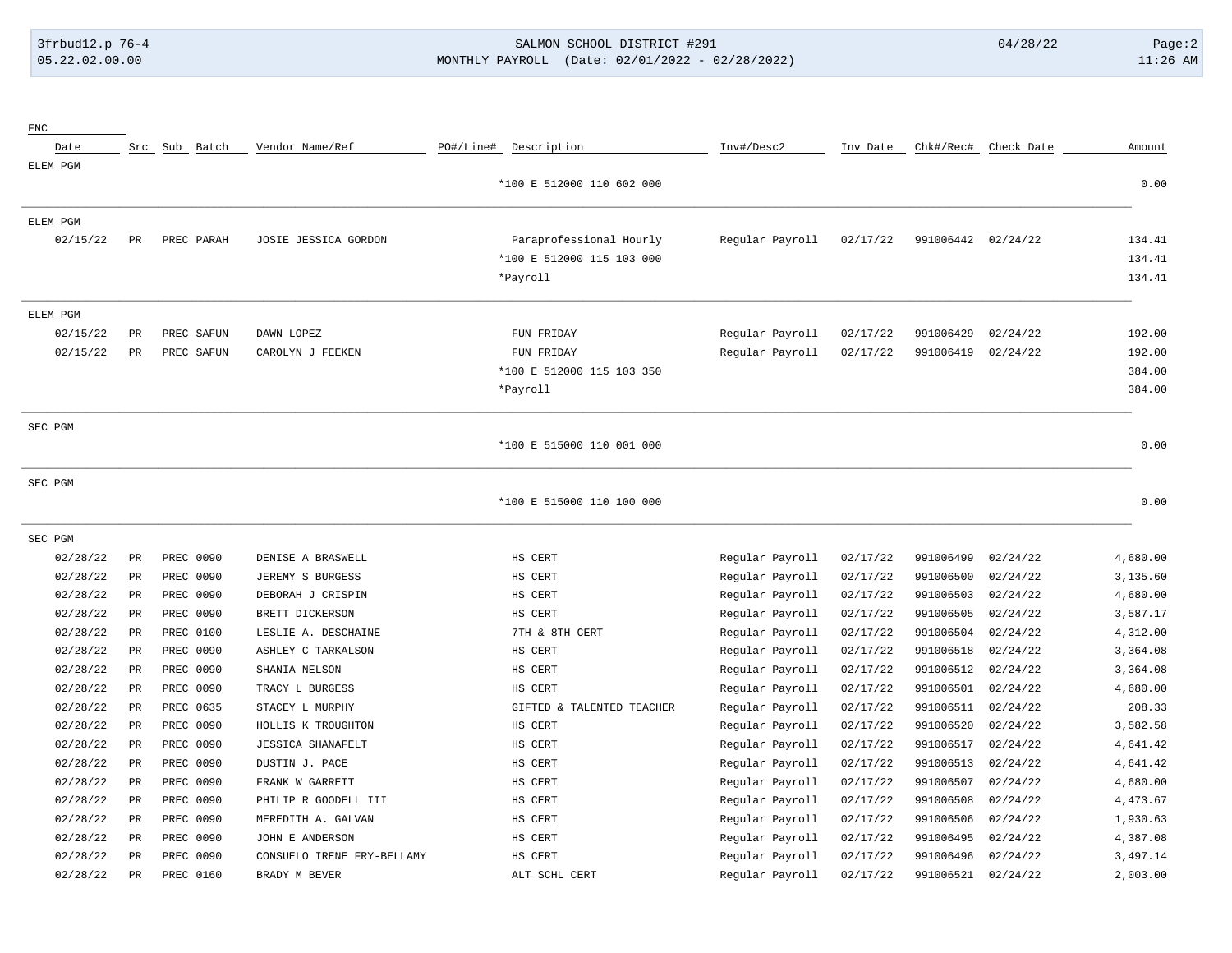## 3frbud12.p 76-4 SALMON SCHOOL DISTRICT #291 04/28/22 Page:3 05.22.02.00.00 MONTHLY PAYROLL (Date: 02/01/2022 - 02/28/2022) 11:26 AM

FNC

100 E 515000 110 401 000 (continued)

| Date           | Src             | Sub Batch  | Vendor Name/Ref      | PO#/Line# | Description               | Inv#/Desc2      | Inv Date | Chk#/Rec#          | Check Date | Amount     |
|----------------|-----------------|------------|----------------------|-----------|---------------------------|-----------------|----------|--------------------|------------|------------|
| 02/28/22       | $\mathtt{PR}$   | PREC 0090  | DANIEL R. HEALD      |           | HS CERT                   | Regular Payroll | 02/17/22 | 991006509          | 02/24/22   | 2,792.19   |
| 02/28/22       | PR              | PREC 0090  | BARBARA RENAE LEWIS  |           | HS CERT                   | Regular Payroll | 02/17/22 | 991006510          | 02/24/22   | 4,680.00   |
| 02/28/22       | PR              | PREC 0090  | SEAN M. MCKINNEY     |           | HS CERT                   | Regular Payroll | 02/17/22 | 991006474          | 02/24/22   | 4,006.00   |
| 02/28/22       | PR              | PREC 0100  | BRIDGET SEVERE       |           | 7TH & 8TH CERT            | Regular Payroll | 02/17/22 | 991006516 02/24/22 |            | 4,815.42   |
|                |                 |            |                      |           | *100 E 515000 110 401 000 |                 |          |                    |            | 82, 141.81 |
|                |                 |            |                      |           | *Payroll                  |                 |          |                    |            | 82, 141.81 |
| SEC PGM        |                 |            |                      |           |                           |                 |          |                    |            |            |
|                |                 |            |                      |           | *100 E 515000 110 401 001 |                 |          |                    |            | 0.00       |
| SEC PGM        |                 |            |                      |           |                           |                 |          |                    |            |            |
|                |                 |            |                      |           | *100 E 515000 110 401 002 |                 |          |                    |            | 0.00       |
| SEC PGM        |                 |            |                      |           |                           |                 |          |                    |            |            |
|                |                 |            |                      |           | *100 E 515000 110 415 000 |                 |          |                    |            | 0.00       |
| SEC PGM        |                 |            |                      |           |                           |                 |          |                    |            |            |
|                |                 |            |                      |           | *100 E 515000 110 602 000 |                 |          |                    |            | 0.00       |
| SEC PGM        |                 |            |                      |           |                           |                 |          |                    |            |            |
|                |                 |            |                      |           | *100 E 515000 110 915 000 |                 |          |                    |            | 0.00       |
| SEC PGM        |                 |            |                      |           |                           |                 |          |                    |            |            |
| 02/15/22       | PR              | PREC PARAH | JOSIE JESSICA GORDON |           | Paraprofessional Hourly   | Regular Payroll | 02/17/22 | 991006442 02/24/22 |            | 134.41     |
|                |                 |            |                      |           | *100 E 515000 115 401 000 |                 |          |                    |            | 134.41     |
|                |                 |            |                      |           | *Payroll                  |                 |          |                    |            | 134.41     |
| SEC PGM        |                 |            |                      |           |                           |                 |          |                    |            |            |
|                |                 |            |                      |           | *100 E 515000 115 602 000 |                 |          |                    |            | 0.00       |
| ALT SCHOOL PGM |                 |            |                      |           |                           |                 |          |                    |            |            |
| 02/28/22       | $\mbox{\sf PR}$ | PREC 0160  | BRADY M BEVER        |           | ALT SCHL CERT             | Regular Payroll | 02/17/22 | 991006521          | 02/24/22   | 2,003.00   |
| 02/28/22       | $_{\rm PR}$     | PREC 0090  | DANIEL R. HEALD      |           | HS CERT                   | Regular Payroll | 02/17/22 | 991006509 02/24/22 |            | 571.89     |
|                |                 |            |                      |           | *100 E 517000 110 491 000 |                 |          |                    |            | 2,574.89   |
|                |                 |            |                      |           | *Payroll                  |                 |          |                    |            | 2,574.89   |
| ALT SCHOOL PGM |                 |            |                      |           |                           |                 |          |                    |            |            |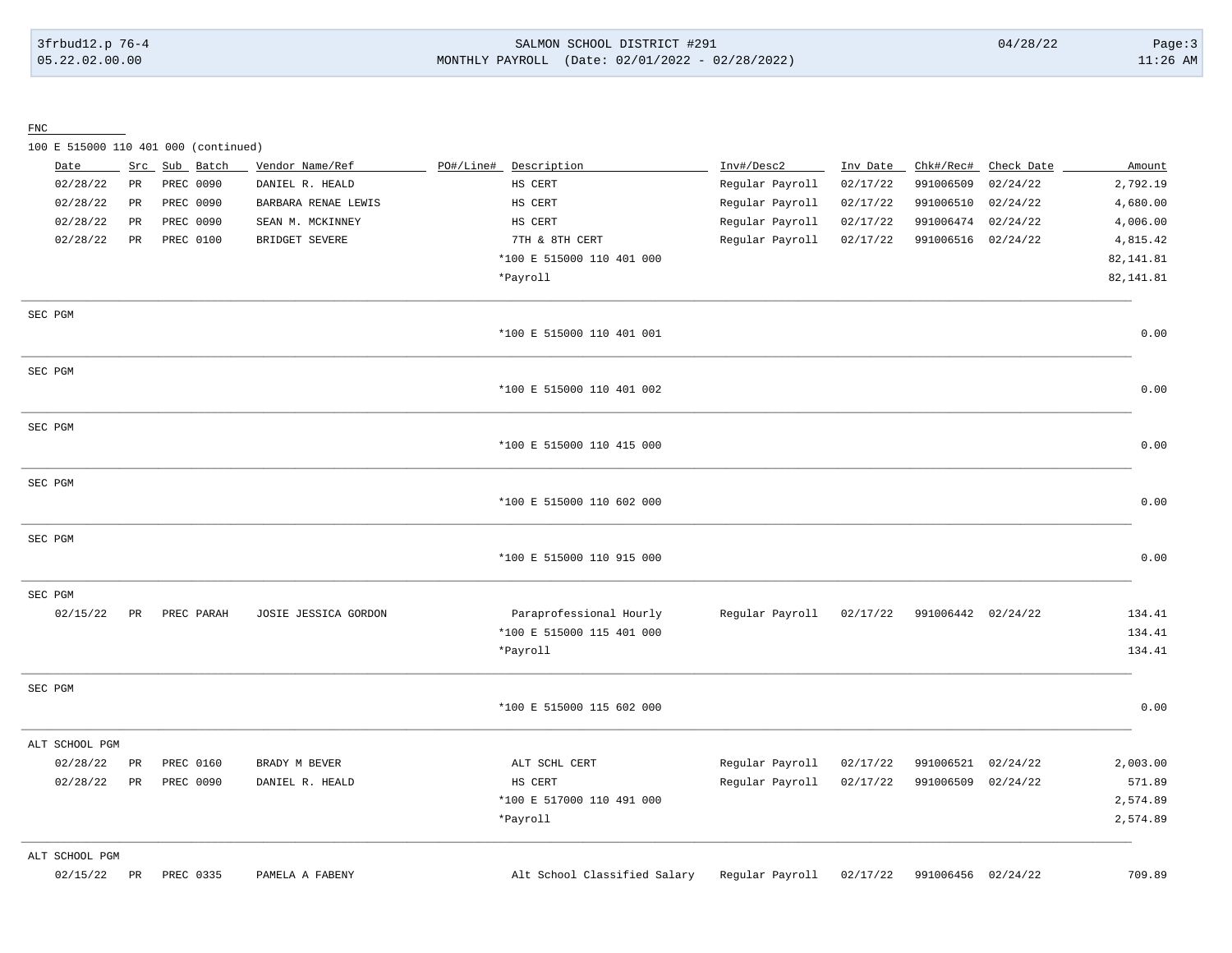# 3frbud12.p 76-4 SALMON SCHOOL DISTRICT #291 04/28/22 Page:4 05.22.02.00.00 MONTHLY PAYROLL (Date: 02/01/2022 - 02/28/2022) 11:26 AM

FNC

100 E 517000 115 491 000 (continued)

| Date          |             | Src Sub Batch | Vendor Name/Ref       | PO#/Line# Description       | Inv#/Desc2      | Inv Date | Chk#/Rec# | Check Date | Amount   |
|---------------|-------------|---------------|-----------------------|-----------------------------|-----------------|----------|-----------|------------|----------|
|               |             |               |                       | *100 E 517000 115 491 000   |                 |          |           |            | 709.89   |
|               |             |               |                       | *Payroll                    |                 |          |           |            | 709.89   |
| EXC CHILD PGM |             |               |                       |                             |                 |          |           |            |          |
|               |             |               |                       | *100 E 521000 110 101 000   |                 |          |           |            | 0.00     |
| EXC CHILD PGM |             |               |                       |                             |                 |          |           |            |          |
| 02/28/22      | PR          | PREC 0170     | MARCELLA A RICH       | EXC CHILD CERT              | Regular Payroll | 02/17/22 | 991006489 | 02/24/22   | 3,364.08 |
| 02/28/22      | PR          | PREC 0170     | KIM L UNREIN          | EXC CHILD CERT              | Regular Payroll | 02/17/22 | 991006493 | 02/24/22   | 1,791.29 |
| 02/28/22      | PR          | PREC 0030     | ANNA C COOPER         | ELEMENTARY TEACHER          | Regular Payroll | 02/17/22 | 991006478 | 02/24/22   | 3,582.58 |
|               |             |               |                       | *100 E 521000 110 103 000   |                 |          |           |            | 8,737.95 |
|               |             |               |                       | *Payroll                    |                 |          |           |            | 8,737.95 |
| EXC CHILD PGM |             |               |                       |                             |                 |          |           |            |          |
| 02/28/22      | PR          | PREC 0170     | STACEY L MURPHY       | EXC CHILD CERT              | Regular Payroll | 02/17/22 | 991006511 | 02/24/22   | 3,582.58 |
| 02/28/22      | PR          | PREC 0170     | KIM L UNREIN          | EXC CHILD CERT              | Regular Payroll | 02/17/22 | 991006493 | 02/24/22   | 1,791.29 |
| 02/28/22      | $_{\rm PR}$ | PREC 0170     | STEPHANIE DAWN TAYLOR | EXC CHILD CERT              | Regular Payroll | 02/17/22 | 991006519 | 02/24/22   | 2,989.02 |
|               |             |               |                       | *100 E 521000 110 401 000   |                 |          |           |            | 8,362.89 |
|               |             |               |                       | *Payroll                    |                 |          |           |            | 8,362.89 |
| EXC CHILD PGM |             |               |                       |                             |                 |          |           |            |          |
|               |             |               |                       | *100 E 521000 115 101 000   |                 |          |           |            | 0.00     |
| EXC CHILD PGM |             |               |                       |                             |                 |          |           |            |          |
| 02/15/22      | PR          | PREC PARAH    | JASON A CROWNOVER     | Paraprofessional Hourly     | Regular Payroll | 02/17/22 | 991006417 | 02/24/22   | 798.69   |
| 02/15/22      | PR          | PREC PARAH    | DEBBIE JAKOVAC        | Paraprofessional Hourly     | Regular Payroll | 02/17/22 | 991006427 | 02/24/22   | 1,455.38 |
| 02/15/22      | PR          | PREC PARAH    | CAROLYN J FEEKEN      | Paraprofessional Hourly     | Regular Payroll | 02/17/22 | 991006419 | 02/24/22   | 1,227.84 |
| 02/15/22      | PR          | PREC 0575     | DEBORAH A WESTFALL    | SPECIAL SERVICES CLASS HRLY | Regular Payroll | 02/17/22 | 991006435 | 02/24/22   | 2,870.00 |
| 02/15/22      | PR          | PREC PARAH    | DONNA M GEBHARDT      | Paraprofessional Hourly     | Regular Payroll | 02/17/22 | 991006421 | 02/24/22   | 263.34   |
| 02/15/22      | PR          | PREC PARAH    | KORI D HAMILTON       | Paraprofessional Hourly     | Regular Payroll | 02/17/22 | 991006424 | 02/24/22   | 702.00   |
| 02/15/22      | PR          | PREC PARAH    | JENNIFER R. HAWKINS   | Paraprofessional Hourly     | Regular Payroll | 02/17/22 | 991006426 | 02/24/22   | 986.06   |
| 02/15/22      | PR          | PREC PARAH    | KRISTEN OLSON         | Paraprofessional Hourly     | Regular Payroll | 02/17/22 | 991006432 | 02/24/22   | 1,071.56 |
|               |             |               |                       | *100 E 521000 115 103 000   |                 |          |           |            | 9,374.87 |
|               |             |               |                       | *Payroll                    |                 |          |           |            | 9,374.87 |
| EXC CHILD PGM |             |               |                       |                             |                 |          |           |            |          |
| 02/15/22      | PR          | PREC PARAH    | LISA LARSON           | Paraprofessional Hourly     | Regular Payroll | 02/17/22 | 991006428 | 02/24/22   | 390.41   |
| 02/15/22      | $_{\rm PR}$ | PREC PARAH    | BEVERLY MCADOW        | Paraprofessional Hourly     | Regular Payroll | 02/17/22 | 991006447 | 02/24/22   | 1,045.98 |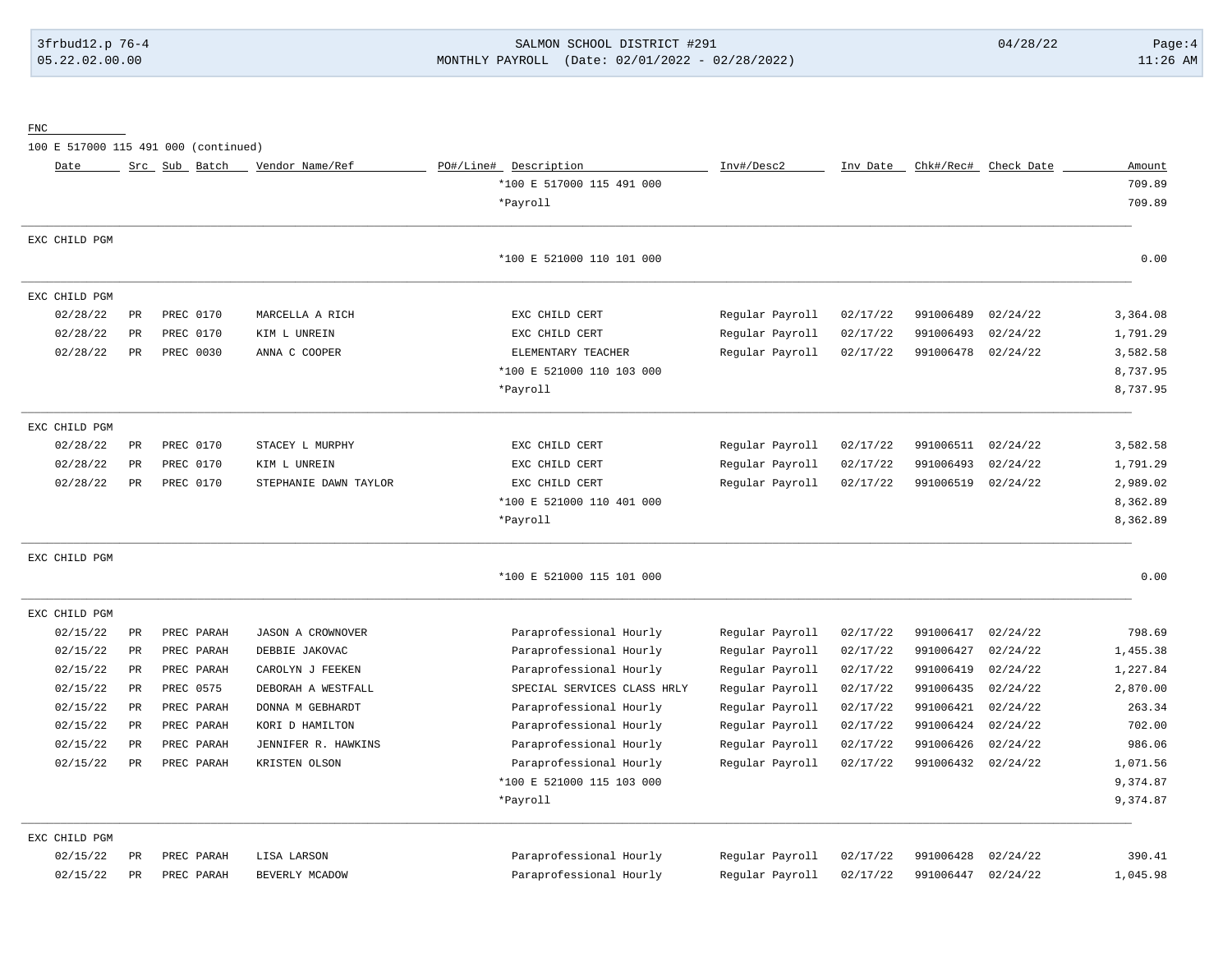# 3frbud12.p 76-4 SALMON SCHOOL DISTRICT #291 04/28/22 Page:5 05.22.02.00.00 MONTHLY PAYROLL (Date: 02/01/2022 - 02/28/2022) 11:26 AM

FNC

100 E 521000 115 401 000 (continued)

| Date          |           | Src Sub Batch    | Vendor Name/Ref         | PO#/Line#<br>Description  | Inv#/Desc2      | Inv Date | Chk#/Rec#          | Check Date | Amount   |
|---------------|-----------|------------------|-------------------------|---------------------------|-----------------|----------|--------------------|------------|----------|
|               |           |                  |                         | *100 E 521000 115 401 000 |                 |          |                    |            | 1,436.39 |
|               |           |                  |                         | *Payroll                  |                 |          |                    |            | 1,436.39 |
| PRESCHOOL PGM |           |                  |                         |                           |                 |          |                    |            |          |
|               |           |                  |                         | *100 E 522000 110 101 000 |                 |          |                    |            | 0.00     |
| PRESCHOOL PGM |           |                  |                         |                           |                 |          |                    |            |          |
| 02/28/22      | PR        | <b>PREC 0185</b> | GERALDINE E MOORE       | EXC CHILD PRESCHL         | Regular Payroll | 02/17/22 | 991006475 02/24/22 |            | 4,995.92 |
|               |           |                  |                         | *100 E 522000 110 922 000 |                 |          |                    |            | 4,995.92 |
|               |           |                  |                         | *Payroll                  |                 |          |                    |            | 4,995.92 |
| INTSCHOL COMP |           |                  |                         |                           |                 |          |                    |            |          |
| 02/28/22      | PR.       | PREC 0090        | JEREMY S BURGESS        | HS CERT                   | Regular Payroll | 02/17/22 | 991006500          | 02/24/22   | 1,544.40 |
| 02/28/22      | PR        | PREC 0190        | JEREMY S BURGESS        | ATHL/HS CERTIFIED         | Regular Payroll | 02/17/22 | 991006500          | 02/24/22   | 225.00   |
| 02/28/22      | PR        | PREC 0210E       | TRACY L BURGESS         | ATHL & REFS EXTRA PAY     | Regular Payroll | 02/17/22 | 991006501          | 02/24/22   | 234.00   |
|               |           |                  |                         | *100 E 531000 110 401 000 |                 |          |                    |            | 2,003.40 |
|               |           |                  |                         | *Payroll                  |                 |          |                    |            | 2,003.40 |
| INTSCHOL COMP |           |                  |                         |                           |                 |          |                    |            |          |
|               |           |                  |                         | *100 E 531000 110 602 000 |                 |          |                    |            | 0.00     |
| INTSCHOL COMP |           |                  |                         |                           |                 |          |                    |            |          |
| 02/15/22      | PR        | PREC 0190I       | <b>ASHLYN JEPPERSON</b> | ATHL HS CLASSIF COACH     | Regular Payroll | 02/17/22 | 991006445          | 02/24/22   | 382.00   |
| 02/15/22      | PR        | PREC 0190H       | BENJAMIN JAMES SESSIONS | ATHL/HS HOURLY            | Regular Payroll | 02/17/22 | 991006451          | 02/24/22   | 413.75   |
| 02/15/22      | PR        | PREC 0190I       | RICHARD G SESSIONS      | ATHL HS CLASSIF COACH     | Regular Payroll | 02/17/22 | 991006416          | 02/24/22   | 764.00   |
| 02/15/22      | PR        | PREC 0190H       | CRAIG S AMMAR           | ATHL/HS HOURLY            | Regular Payroll | 02/17/22 | 991006436          | 02/24/22   | 371.50   |
| 02/15/22      | PR        | PREC 0190        | TAMARA MATTHEWS         | ATHL/HS CERTIFIED         | Regular Payroll | 02/17/22 | 991006468          | 02/24/22   | 445.75   |
| 02/15/22      | <b>PR</b> | PREC 0190        | JASON W. BRUCE          | ATHL/HS CERTIFIED         | Regular Payroll | 02/17/22 | 991006465          | 02/24/22   | 764.00   |
| 02/15/22      | PR        | PREC 0190E       | EVELYN M BUHLER         | ATHL/HS EXTRA PAY         | Regular Payroll | 02/17/22 | 991006404          | 02/24/22   | 234.00   |
| 02/15/22      | PR        | PREC 0190I       | WESTLY D GANSKE         | ATHL HS CLASSIF COACH     | Regular Payroll | 02/17/22 | 991006441          | 02/24/22   | 413.75   |
| 02/15/22      | PR        | PREC 0200        | MORGAN C. HOFFMAN       | ATHL/JR HIGH CERT         | Regular Payroll | 02/17/22 | 991006413          | 02/24/22   | 371.50   |
| 02/15/22      | PR        | PREC 0210E       | DALEEN NOONER           | ATHL & REFS EXTRA PAY     | Regular Payroll | 02/17/22 | 991006449          | 02/24/22   | 162.00   |
| 02/15/22      | PR        | PREC 0190I       | ERIC GORDON PLATZ       | ATHL HS CLASSIF COACH     | Regular Payroll | 02/17/22 | 991006403          | 02/24/22   | 716.25   |
|               |           |                  |                         | *100 E 531000 115 401 000 |                 |          |                    |            | 5,038.50 |
|               |           |                  |                         | *Payroll                  |                 |          |                    |            | 5,038.50 |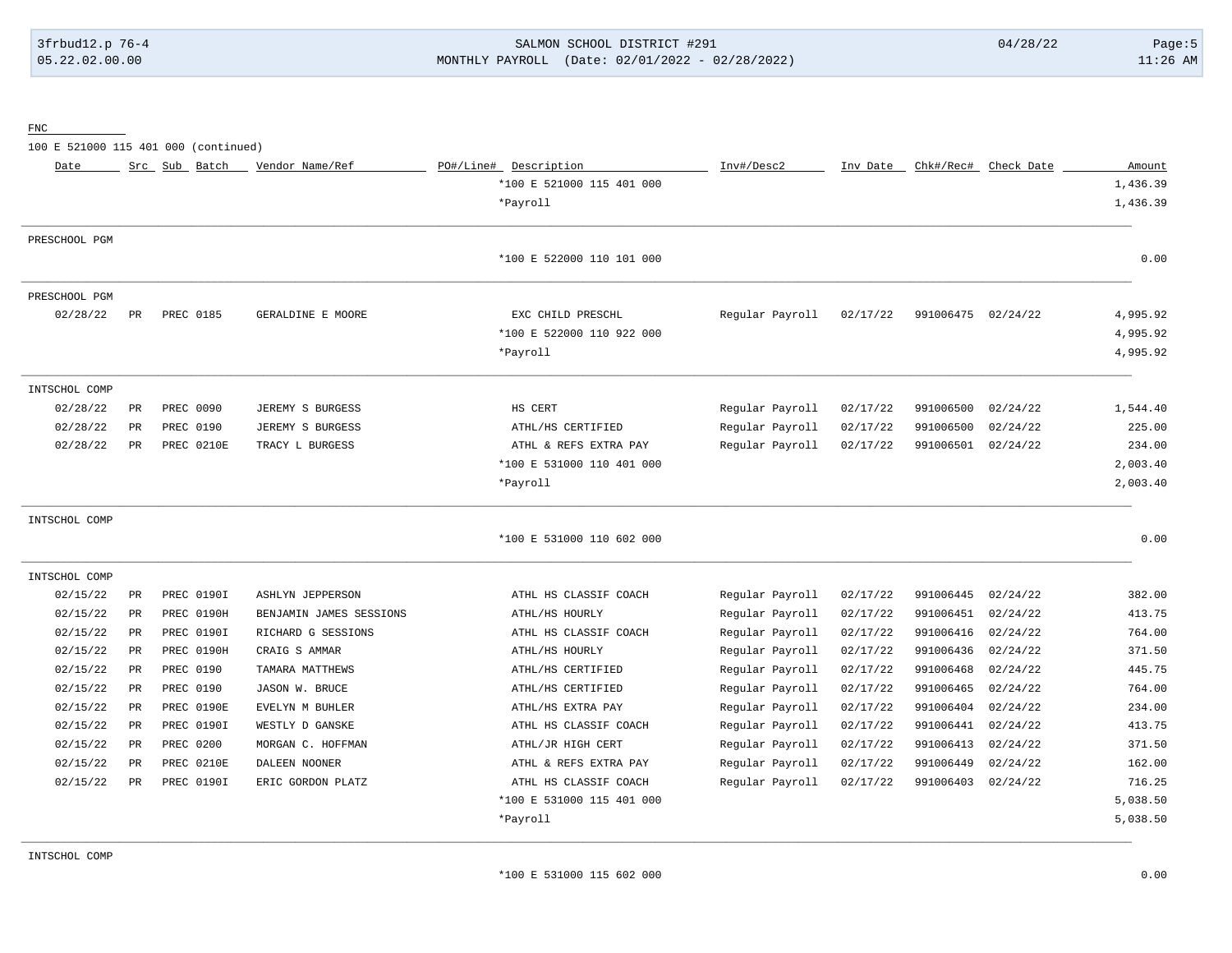# 3frbud12.p 76-4 SALMON SCHOOL DISTRICT #291 04/28/22 Page:6 05.22.02.00.00 MONTHLY PAYROLL (Date: 02/01/2022 - 02/28/2022) 11:26 AM

| ${\rm FNC}$   |                 |               |                    |                           |                 |          |                    |                      |           |
|---------------|-----------------|---------------|--------------------|---------------------------|-----------------|----------|--------------------|----------------------|-----------|
| Date          |                 | Src Sub Batch | Vendor Name/Ref    | PO#/Line# Description     | Inv#/Desc2      | Inv Date |                    | Chk#/Rec# Check Date | Amount    |
| SCH ACTIV PGM |                 |               |                    |                           |                 |          |                    |                      |           |
|               |                 |               |                    | *100 E 532000 110 101 000 |                 |          |                    |                      | 0.00      |
| SCH ACTIV PGM |                 |               |                    |                           |                 |          |                    |                      |           |
| 02/28/22      | $_{\rm PR}$     | PREC 0030     | JENNIFER LEE PLATT | ELEMENTARY TEACHER        | Regular Payroll | 02/17/22 | 991006488 02/24/22 |                      | 3,721.75  |
|               |                 |               |                    | *100 E 532000 110 103 120 |                 |          |                    |                      | 3,721.75  |
|               |                 |               |                    | *Payroll                  |                 |          |                    |                      | 3,721.75  |
| SCH ACTIV PGM |                 |               |                    |                           |                 |          |                    |                      |           |
| 02/28/22      | PR              | PREC 0230     | JOHN E ANDERSON    | ACTIVITY CERTIFIED        | Regular Payroll | 02/17/22 | 991006495 02/24/22 |                      | 1,125.00  |
|               |                 |               |                    | *100 E 532000 110 401 000 |                 |          |                    |                      | 1,125.00  |
|               |                 |               |                    | *Payroll                  |                 |          |                    |                      | 1,125.00  |
| SCH ACTIV PGM |                 |               |                    |                           |                 |          |                    |                      |           |
|               |                 |               |                    | *100 E 532000 115 401 000 |                 |          |                    |                      | 0.00      |
| AGH           |                 |               |                    |                           |                 |          |                    |                      |           |
| 02/28/22      | $\mbox{\sf PR}$ | PREC 0240     | MOLLY MCNEVIN      | AGH CERT                  | Regular Payroll | 02/17/22 | 991006486          | 02/24/22             | 1,682.04  |
| 02/28/22      | PR              | PREC 0240     | HEATHER A. PEKUS   | AGH CERT                  | Regular Payroll | 02/17/22 | 991006514          | 02/24/22             | 5,377.77  |
| 02/28/22      | $_{\rm PR}$     | PREC 0240     | COLEEN B PHELPS    | AGH CERT                  | Regular Payroll | 02/17/22 | 991006515          | 02/24/22             | 4,996.18  |
|               |                 |               |                    | *100 E 611000 110 000 000 |                 |          |                    |                      | 12,055.99 |
|               |                 |               |                    | *Payroll                  |                 |          |                    |                      | 12,055.99 |
| AGH           |                 |               |                    |                           |                 |          |                    |                      |           |
|               |                 |               |                    | *100 E 611000 110 100 000 |                 |          |                    |                      | 0.00      |
| $\rm{AGH}$    |                 |               |                    |                           |                 |          |                    |                      |           |
|               |                 |               |                    | *100 E 611000 115 100 000 |                 |          |                    |                      | 0.00      |
| AGH           |                 |               |                    |                           |                 |          |                    |                      |           |
|               |                 |               |                    | *100 E 611000 115 101 000 |                 |          |                    |                      | 0.00      |
| AGH           |                 |               |                    |                           |                 |          |                    |                      |           |
| 02/15/22      | $_{\rm PR}$     | PREC 0110H    | HOLLY L SMITH      | HS CLSF HOURLY            | Regular Payroll | 02/17/22 | 991006452          | 02/24/22             | 1,488.32  |
| 02/28/22      | $_{\rm PR}$     | PREC 0110     | ASHLEY C TARKALSON | HS CLSF                   | Regular Payroll | 02/17/22 | 991006518          | 02/24/22             | 600.00    |
|               |                 |               |                    | *100 E 611000 115 401 000 |                 |          |                    |                      | 2,088.32  |
|               |                 |               |                    | *Payroll                  |                 |          |                    |                      | 2,088.32  |
|               |                 |               |                    |                           |                 |          |                    |                      |           |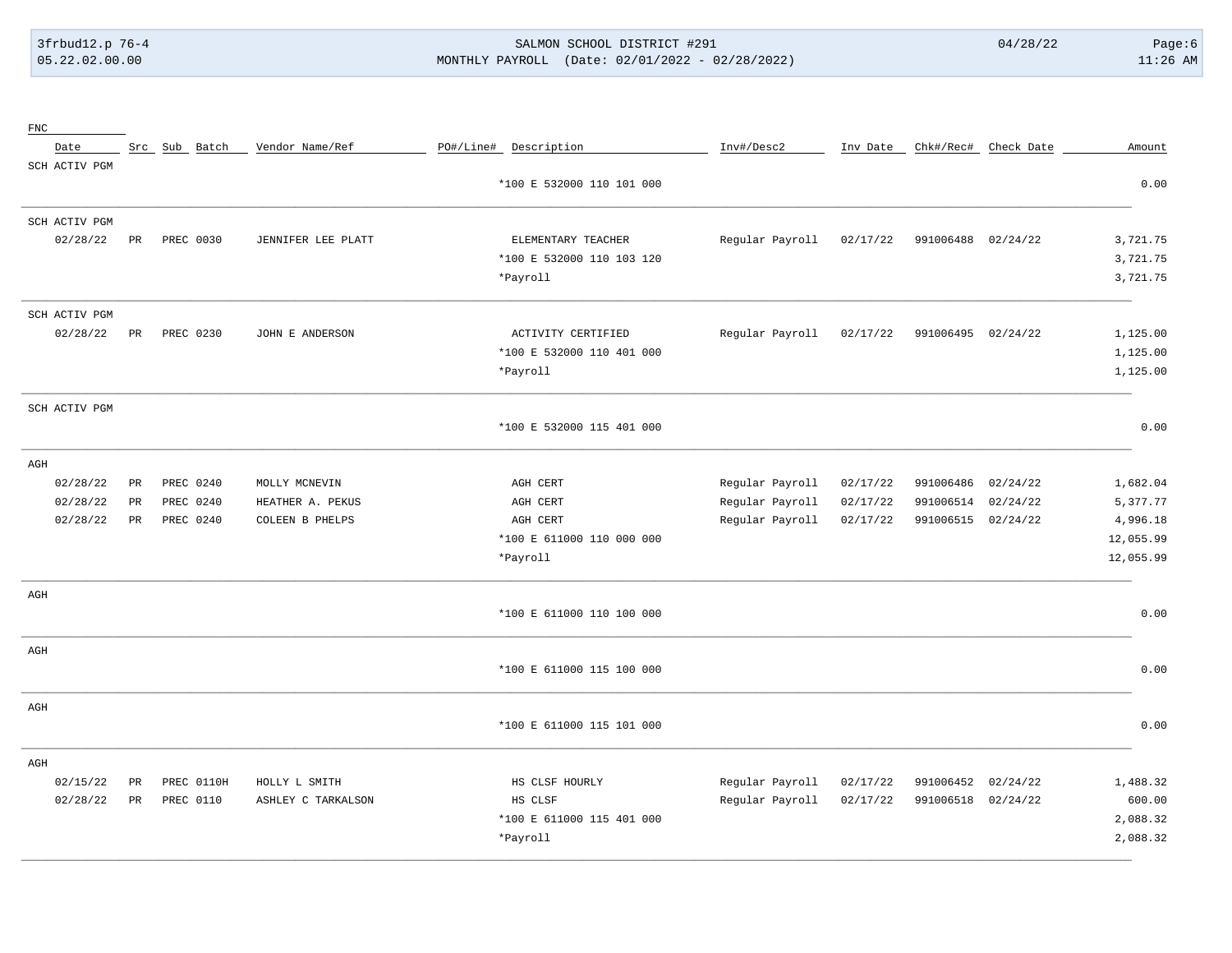# 3frbud12.p 76-4 SALMON SCHOOL DISTRICT #291 04/28/22 Page:7 05.22.02.00.00 MONTHLY PAYROLL (Date: 02/01/2022 - 02/28/2022) 11:26 AM

| ${\rm FNC}$     |             |               |                  |                           |                 |          |                    |                      |          |
|-----------------|-------------|---------------|------------------|---------------------------|-----------------|----------|--------------------|----------------------|----------|
| Date            |             | Src Sub Batch | Vendor Name/Ref  | PO#/Line# Description     | Inv#/Desc2      | Inv Date |                    | Chk#/Rec# Check Date | Amount   |
| AGH             |             |               |                  |                           |                 |          |                    |                      |          |
| 02/15/22        | PR          | PREC 0110H    | ERIC J TARKALSON | HS CLSF HOURLY            | Regular Payroll | 02/17/22 | 991006454 02/24/22 |                      | 2,376.36 |
|                 |             |               |                  | *100 E 611000 115 401 002 |                 |          |                    |                      | 2,376.36 |
|                 |             |               |                  | *Payroll                  |                 |          |                    |                      | 2,376.36 |
| SPEC SVC PGM    |             |               |                  |                           |                 |          |                    |                      |          |
| 02/28/22        | $_{\rm PR}$ | PREC SPEDD    | EILEEN T HOLDEN  | SPECIAL ED DIRECTOR       | Regular Payroll | 02/17/22 | 991006473 02/24/22 |                      | 1,090.91 |
|                 |             |               |                  | *100 E 616000 110 000 000 |                 |          |                    |                      | 1,090.91 |
|                 |             |               |                  | *Payroll                  |                 |          |                    |                      | 1,090.91 |
|                 |             |               |                  |                           |                 |          |                    |                      |          |
| SPEC SVC PGM    |             |               |                  |                           |                 |          |                    |                      |          |
|                 |             |               |                  | *100 E 616000 110 101 000 |                 |          |                    |                      | 0.00     |
| SPEC SVC PGM    |             |               |                  |                           |                 |          |                    |                      |          |
|                 |             |               |                  | *100 E 616000 115 000 000 |                 |          |                    |                      | 0.00     |
|                 |             |               |                  |                           |                 |          |                    |                      |          |
| SPEC SVC PGM    |             |               |                  |                           |                 |          |                    |                      |          |
|                 |             |               |                  | *100 E 616000 115 101 000 |                 |          |                    |                      | 0.00     |
| EDUC MEDIA SVCS |             |               |                  |                           |                 |          |                    |                      |          |
| 02/15/22        | PR          | PREC 0290H    | TODD NELSON      | MEDIA CLSF HOURLY         | Regular Payroll | 02/17/22 | 991006405 02/24/22 |                      | 547.40   |
|                 |             |               |                  | *100 E 622000 115 000 000 |                 |          |                    |                      | 547.40   |
|                 |             |               |                  | *Payroll                  |                 |          |                    |                      | 547.40   |
| EDUC MEDIA SVCS |             |               |                  |                           |                 |          |                    |                      |          |
|                 |             |               |                  | *100 E 622000 115 100 000 |                 |          |                    |                      | 0.00     |
|                 |             |               |                  |                           |                 |          |                    |                      |          |
| EDUC MEDIA SVCS |             |               |                  |                           |                 |          |                    |                      |          |
|                 |             |               |                  | *100 E 622000 115 101 000 |                 |          |                    |                      | 0.00     |
| EDUC MEDIA SVCS |             |               |                  |                           |                 |          |                    |                      |          |
| 02/15/22        | PR          | PREC 0290H    | DIANA L HARRY    | MEDIA CLSF HOURLY         | Regular Payroll | 02/17/22 | 991006425 02/24/22 |                      | 1,455.38 |
|                 |             |               |                  | *100 E 622000 115 103 000 |                 |          |                    |                      | 1,455.38 |
|                 |             |               |                  | *Payroll                  |                 |          |                    |                      | 1,455.38 |
| EDUC MEDIA SVCS |             |               |                  |                           |                 |          |                    |                      |          |
| 02/15/22        | PR          | PREC 0290H    | SHYLA A BARRETT  | MEDIA CLSF HOURLY         | Regular Payroll | 02/17/22 | 991006437 02/24/22 |                      | 1,393.11 |
|                 |             |               |                  | *100 E 622000 115 401 000 |                 |          |                    |                      | 1,393.11 |
|                 |             |               |                  | *Payroll                  |                 |          |                    |                      | 1,393.11 |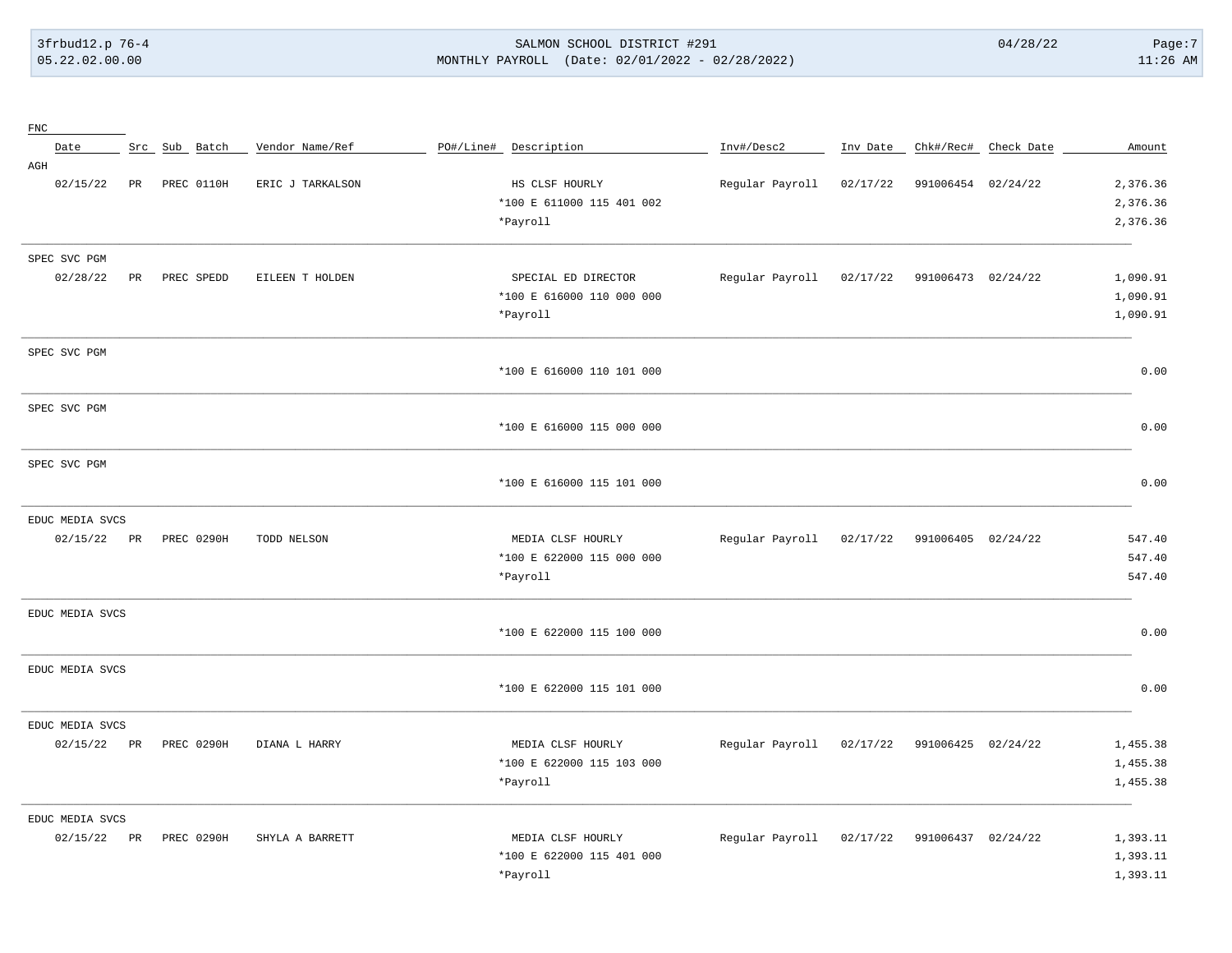#### SALMON SCHOOL DISTRICT #291 MONTHLY PAYROLL (Date: 02/01/2022 - 02/28/2022)

| ${\rm FNC}$     |             |               |                  |                           |                 |          |                    |                      |            |
|-----------------|-------------|---------------|------------------|---------------------------|-----------------|----------|--------------------|----------------------|------------|
| Date            |             | Src Sub Batch | Vendor Name/Ref  | PO#/Line# Description     | Inv#/Desc2      | Inv Date |                    | Chk#/Rec# Check Date | Amount     |
| BOARD OF ED SVC |             |               |                  |                           |                 |          |                    |                      |            |
| 02/15/22        | $_{\rm PR}$ | PREC 0310E    | CHAYLIN FARRAND  | Clas Admin                | Regular Payroll | 02/17/22 | 991006411 02/24/22 |                      | 300.00     |
|                 |             |               |                  | *100 E 631000 115 001 000 |                 |          |                    |                      | 300.00     |
|                 |             |               |                  | *Payroll                  |                 |          |                    |                      | 300.00     |
| DIST ADMIN SVC  |             |               |                  |                           |                 |          |                    |                      |            |
|                 |             |               |                  | *100 E 632000 110 000 000 |                 |          |                    |                      | 0.00       |
| DIST ADMIN SVC  |             |               |                  |                           |                 |          |                    |                      |            |
| 02/28/22        | PR          | PREC 0300E    | CHRIS P BORN     | DIST ADMN EXTRA           | Regular Payroll | 02/17/22 | 991006497          | 02/24/22             | 681.25     |
| 02/28/22        | PR          | PREC 0300     | EILEEN T HOLDEN  | DIST ADM CERT             | Regular Payroll | 02/17/22 | 991006473          | 02/24/22             | 4,416.67   |
| 02/28/22        | PR          | PREC 0300E    | EILEEN T HOLDEN  | DIST ADMN EXTRA           | Regular Payroll | 02/17/22 | 991006473          | 02/24/22             | 340.58     |
| 02/28/22        | $_{\rm PR}$ | PREC 0300     | CHRIS P BORN     | DIST ADM CERT             | Regular Payroll | 02/17/22 | 991006497          | 02/24/22             | 8,833.33   |
|                 |             |               |                  | *100 E 632000 110 001 000 |                 |          |                    |                      | 14, 271.83 |
|                 |             |               |                  | *Payroll                  |                 |          |                    |                      | 14, 271.83 |
| DIST ADMIN SVC  |             |               |                  |                           |                 |          |                    |                      |            |
|                 |             |               |                  | *100 E 632000 110 001 911 |                 |          |                    |                      | 0.00       |
| DIST ADMIN SVC  |             |               |                  |                           |                 |          |                    |                      |            |
|                 |             |               |                  | *100 E 632000 110 100 000 |                 |          |                    |                      | 0.00       |
| DIST ADMIN SVC  |             |               |                  |                           |                 |          |                    |                      |            |
| 02/15/22        | $_{\rm PR}$ | PREC 0310H    | ELE TARKALSON    | DIST ADM CLSF HOURLY      | Regular Payroll | 02/17/22 | 991006453          | 02/24/22             | 145.95     |
| 02/15/22        | PR          | PREC 0310     | KAYLA J. BIGELOW | DIST ADM CLSF             | Regular Payroll | 02/17/22 | 991006408          | 02/24/22             | 2,263.69   |
|                 |             |               |                  | *100 E 632000 115 001 000 |                 |          |                    |                      | 2,409.64   |
|                 |             |               |                  | *Payroll                  |                 |          |                    |                      | 2,409.64   |
| DIST ADMIN SVC  |             |               |                  |                           |                 |          |                    |                      |            |
|                 |             |               |                  | *100 E 632000 115 001 911 |                 |          |                    |                      | 0.00       |
| SCH ADMIN SVC   |             |               |                  |                           |                 |          |                    |                      |            |
|                 |             |               |                  | *100 E 641000 110 100 000 |                 |          |                    |                      | 0.00       |
| SCH ADMIN SVC   |             |               |                  |                           |                 |          |                    |                      |            |
| 02/28/22        | $_{\rm PR}$ | PREC 0320     | JILL R PATTON    | SCHL ADM CERT             | Regular Payroll | 02/17/22 | 991006487 02/24/22 |                      | 6,222.92   |
|                 |             |               |                  | *100 E 641000 110 103 000 |                 |          |                    |                      | 6,222.92   |
|                 |             |               |                  | *Payroll                  |                 |          |                    |                      | 6,222.92   |
|                 |             |               |                  |                           |                 |          |                    |                      |            |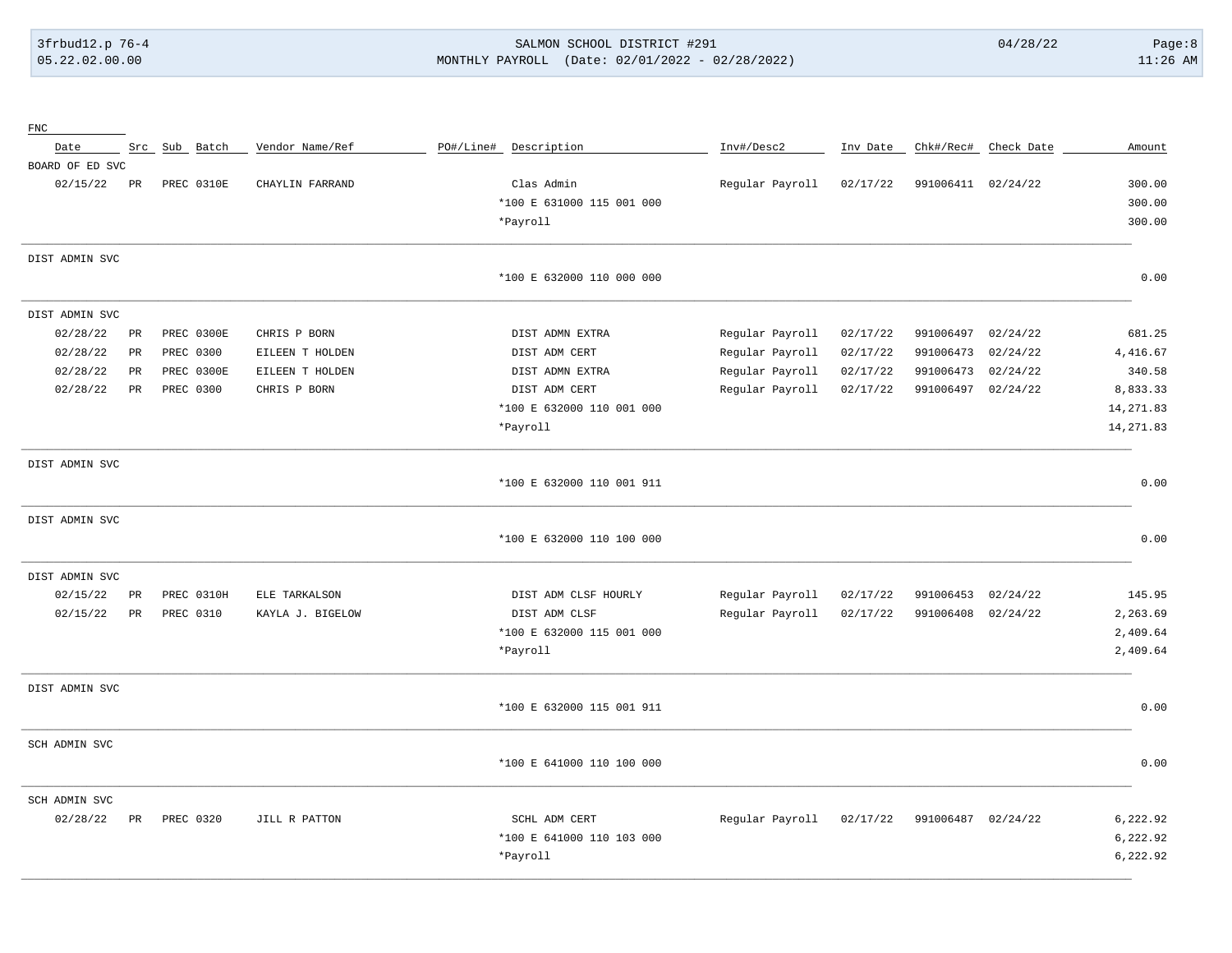#### 3frbud12.p 76-4 SALMON SCHOOL DISTRICT #291 04/28/22 Page:9 05.22.02.00.00 MONTHLY PAYROLL (Date: 02/01/2022 - 02/28/2022) 11:26 AM

| ${\rm FNC}$      |             |            |                    |                           |                 |          |           |            |          |
|------------------|-------------|------------|--------------------|---------------------------|-----------------|----------|-----------|------------|----------|
| Date             | Src         | Sub Batch  | Vendor Name/Ref    | PO#/Line#<br>Description  | Inv#/Desc2      | Inv Date | Chk#/Rec# | Check Date | Amount   |
| SCH ADMIN SVC    |             |            |                    |                           |                 |          |           |            |          |
| 02/28/22         | PR          | PREC 0320  | RUSTAN BRADSHAW    | SCHL ADM CERT             | Regular Payroll | 02/17/22 | 991006498 | 02/24/22   | 6,398.92 |
|                  |             |            |                    | *100 E 641000 110 401 000 |                 |          |           |            | 6,398.92 |
|                  |             |            |                    | *Payroll                  |                 |          |           |            | 6,398.92 |
| SCH ADMIN SVC    |             |            |                    |                           |                 |          |           |            |          |
|                  |             |            |                    | *100 E 641000 115 100 000 |                 |          |           |            | 0.00     |
| SCH ADMIN SVC    |             |            |                    |                           |                 |          |           |            |          |
|                  |             |            |                    | *100 E 641000 115 101 000 |                 |          |           |            | 0.00     |
| SCH ADMIN SVC    |             |            |                    |                           |                 |          |           |            |          |
| 02/15/22         | PR          | PREC 0060H | CHRISTINA K MULLEN | ELEM CLASSIFIED HOURLY    | Regular Payroll | 02/17/22 | 991006430 | 02/24/22   | 1,684.20 |
|                  |             |            |                    | *100 E 641000 115 103 000 |                 |          |           |            | 1,684.20 |
|                  |             |            |                    | *Payroll                  |                 |          |           |            | 1,684.20 |
| SCH ADMIN SVC    |             |            |                    |                           |                 |          |           |            |          |
| 02/15/22         | $_{\rm PR}$ | PREC 0330E | EVELYN M BUHLER    | SCHOOL ADM CLSF           | Regular Payroll | 02/17/22 | 991006404 | 02/24/22   | 559.55   |
| 02/15/22         | PR          | PREC 0330  | EVELYN M BUHLER    | SCHL ADM CLSF             | Regular Payroll | 02/17/22 | 991006404 | 02/24/22   | 2,419.20 |
|                  |             |            |                    | *100 E 641000 115 401 000 |                 |          |           |            | 2,978.75 |
|                  |             |            |                    | *Payroll                  |                 |          |           |            | 2,978.75 |
| BSN ADMIN SVC    |             |            |                    |                           |                 |          |           |            |          |
| 02/15/22         | PR          | PREC 0310H | JANET L SEHER      | DIST ADM CLSF HOURLY      | Regular Payroll | 02/17/22 | 991006415 | 02/24/22   | 747.60   |
| 02/15/22         | PR          | PREC 0310  | CHAYLIN FARRAND    | DIST ADM CLSF             | Regular Payroll | 02/17/22 | 991006411 | 02/24/22   | 2,385.02 |
| 02/28/22         | $_{\rm PR}$ | PREC 0310  | ASHLEY C TARKALSON | DIST ADM CLSF             | Regular Payroll | 02/17/22 | 991006518 | 02/24/22   | 300.00   |
|                  |             |            |                    | *100 E 651000 115 001 000 |                 |          |           |            | 3,432.62 |
|                  |             |            |                    | *Payroll                  |                 |          |           |            | 3,432.62 |
| BLDG CARE        |             |            |                    |                           |                 |          |           |            |          |
| 02/15/22         | PR          | PREC 0360H | LISA M MARLER      | CUSTODIAL HOURLY          | Regular Payroll | 02/17/22 | 991006467 | 02/24/22   | 2,272.36 |
| 02/15/22         | PR          | PREC 0360H | STEVEN L YATES     | CUSTODIAL HOURLY          | Regular Payroll | 02/17/22 | 991006455 | 02/24/22   | 2,011.07 |
| 02/15/22         | PR.         | PREC 0360H | DAVID D FITZGERALD | CUSTODIAL HOURLY          | Regular Payroll | 02/17/22 | 991006440 | 02/24/22   | 1,619.33 |
|                  |             |            |                    | *100 E 661000 115 000 000 |                 |          |           |            | 5,902.76 |
|                  |             |            |                    | *Payroll                  |                 |          |           |            | 5,902.76 |
| <b>BLDG CARE</b> |             |            |                    |                           |                 |          |           |            |          |
|                  |             |            |                    | *100 E 661000 115 101 000 |                 |          |           |            | 0.00     |

\_\_\_\_\_\_\_\_\_\_\_\_\_\_\_\_\_\_\_\_\_\_\_\_\_\_\_\_\_\_\_\_\_\_\_\_\_\_\_\_\_\_\_\_\_\_\_\_\_\_\_\_\_\_\_\_\_\_\_\_\_\_\_\_\_\_\_\_\_\_\_\_\_\_\_\_\_\_\_\_\_\_\_\_\_\_\_\_\_\_\_\_\_\_\_\_\_\_\_\_\_\_\_\_\_\_\_\_\_\_\_\_\_\_\_\_\_\_\_\_\_\_\_\_\_\_\_\_\_\_\_\_\_\_\_\_\_\_\_\_\_\_\_\_\_\_\_\_\_\_\_\_\_\_\_\_\_\_\_\_\_\_\_\_\_\_\_\_\_\_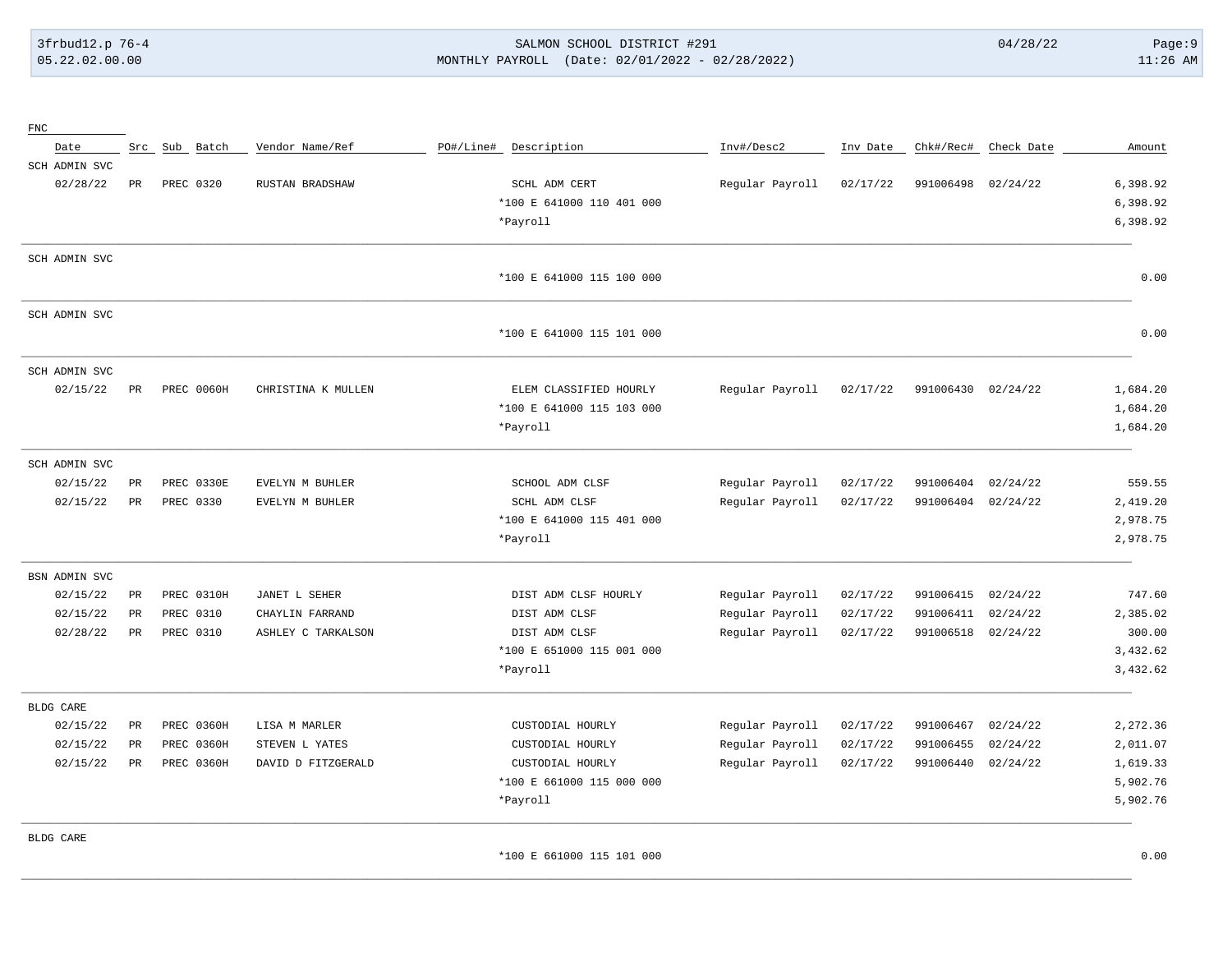# 3frbud12.p 76-4 SALMON SCHOOL DISTRICT #291 04/28/22 Page:10 05.22.02.00.00 MONTHLY PAYROLL (Date: 02/01/2022 - 02/28/2022) 11:26 AM

| ${\rm FNC}$     |           |               |                          |           |                           |                 |          |                    |            |           |
|-----------------|-----------|---------------|--------------------------|-----------|---------------------------|-----------------|----------|--------------------|------------|-----------|
| Date            |           | Src Sub Batch | Vendor Name/Ref          | PO#/Line# | Description               | Inv#/Desc2      | Inv Date | Chk#/Rec#          | Check Date | Amount    |
| MAINT-STU OCC   |           |               |                          |           |                           |                 |          |                    |            |           |
| 02/15/22        | PR        | PREC 0390H    | ROBERT L. LEWIS          |           | MAINTENANCE HOURLY        | Regular Payroll | 02/17/22 | 991006466          | 02/24/22   | 3,646.86  |
| 02/15/22        | PR        | PREC 0390H    | DANA BIGELOW             |           | MAINTENANCE HOURLY        | Regular Payroll | 02/17/22 | 991006438          | 02/24/22   | 2,339.96  |
|                 |           |               |                          |           | *100 E 664000 115 000 000 |                 |          |                    |            | 5,986.82  |
|                 |           |               |                          |           | *Payroll                  |                 |          |                    |            | 5,986.82  |
| MAINT-STU OCC   |           |               |                          |           |                           |                 |          |                    |            |           |
|                 |           |               |                          |           | *100 E 664000 115 100 000 |                 |          |                    |            | 0.00      |
| <b>GROUNDS</b>  |           |               |                          |           |                           |                 |          |                    |            |           |
|                 |           |               |                          |           | *100 E 665000 115 000 000 |                 |          |                    |            | 0.00      |
| SECURITY/SAFETY |           |               |                          |           |                           |                 |          |                    |            |           |
| 02/15/22        | PR        | PREC 0411H    | <b>JASON A CROWNOVER</b> |           | CROSSING GUARD HOURLY     | Regular Payroll | 02/17/22 | 991006417 02/24/22 |            | 132.90    |
|                 |           |               |                          |           | *100 E 667000 115 000 000 |                 |          |                    |            | 132.90    |
|                 |           |               |                          |           | *Payroll                  |                 |          |                    |            | 132.90    |
| SECURITY/SAFETY |           |               |                          |           |                           |                 |          |                    |            |           |
|                 |           |               |                          |           | *100 E 667000 115 103 000 |                 |          |                    |            | 0.00      |
| SECURITY/SAFETY |           |               |                          |           |                           |                 |          |                    |            |           |
|                 |           |               |                          |           | *100 E 667000 115 401 000 |                 |          |                    |            | 0.00      |
| PUPIL 2 SCHOOL  |           |               |                          |           |                           |                 |          |                    |            |           |
| 02/15/22        | PR        | PREC 0410H    | DAVID J SHAFFMASTER      |           | TRANSPORTATION HOURLY     | Regular Payroll | 02/17/22 | 991006461          | 02/24/22   | 1,038.45  |
| 02/15/22        | PR        | PREC 0410H    | STEPHEN A FABENY         |           | TRANSPORTATION HOURLY     | Regular Payroll | 02/17/22 | 991006410          | 02/24/22   | 2,184.48  |
| 02/15/22        | PR        | PREC 0410     | MARK D AUSTIN            |           | TRANSPORTATION SALARY     | Regular Payroll | 02/17/22 | 991006457          | 02/24/22   | 4,787.47  |
| 02/15/22        | PR        | PREC 0410H    | DIANE BALDWIN            |           | TRANSPORTATION HOURLY     | Regular Payroll | 02/17/22 | 991006458          | 02/24/22   | 1,959.40  |
| 02/15/22        | <b>PR</b> | PREC 0410H    | BERIK P CHRISTENSEN      |           | TRANSPORTATION HOURLY     | Regular Payroll | 02/17/22 | 991006439          | 02/24/22   | 145.74    |
| 02/15/22        | PR        | PREC 0410H    | PAUL FISHER              |           | TRANSPORTATION HOURLY     | Regular Payroll | 02/17/22 | 991006459          | 02/24/22   | 1,479.17  |
| 02/15/22        | PR        | PREC 0410     | BROOKE D MONROE          |           | TRANSPORTATION SALARY     | Regular Payroll | 02/17/22 | 991006414          | 02/24/22   | 75.00     |
| 02/15/22        | <b>PR</b> | PREC 0410     | KATHY TOLMAN             |           | TRANSPORTATION SALARY     | Regular Payroll | 02/17/22 | 991006407          | 02/24/22   | 1,250.87  |
| 02/15/22        | PR        | PREC 0410H    | <b>JESSE S WHITLEY</b>   |           | TRANSPORTATION HOURLY     | Regular Payroll | 02/17/22 | 991006463          | 02/24/22   | 431.97    |
| 02/15/22        | PR        | PREC 0410H    | BRUCE N MURPHY           |           | TRANSPORTATION HOURLY     | Regular Payroll | 02/17/22 | 991006460          | 02/24/22   | 2,016.53  |
| 02/15/22        | PR        | PREC 0410h    | BROOKE D MONROE          |           | TRANSPORTATION HOURLY     | Regular Payroll | 02/17/22 | 991006414          | 02/24/22   | 1,573.89  |
| 02/15/22        | PR        | PREC 0410H    | JOSHUA TOLMAN            |           | TRANSPORTATION HOURLY     | Regular Payroll | 02/17/22 | 991006462          | 02/24/22   | 1,055.03  |
|                 |           |               |                          |           | *100 E 681000 115 000 000 |                 |          |                    |            | 17,998.00 |
|                 |           |               |                          |           | *Payroll                  |                 |          |                    |            | 17,998.00 |
|                 |           |               |                          |           |                           |                 |          |                    |            |           |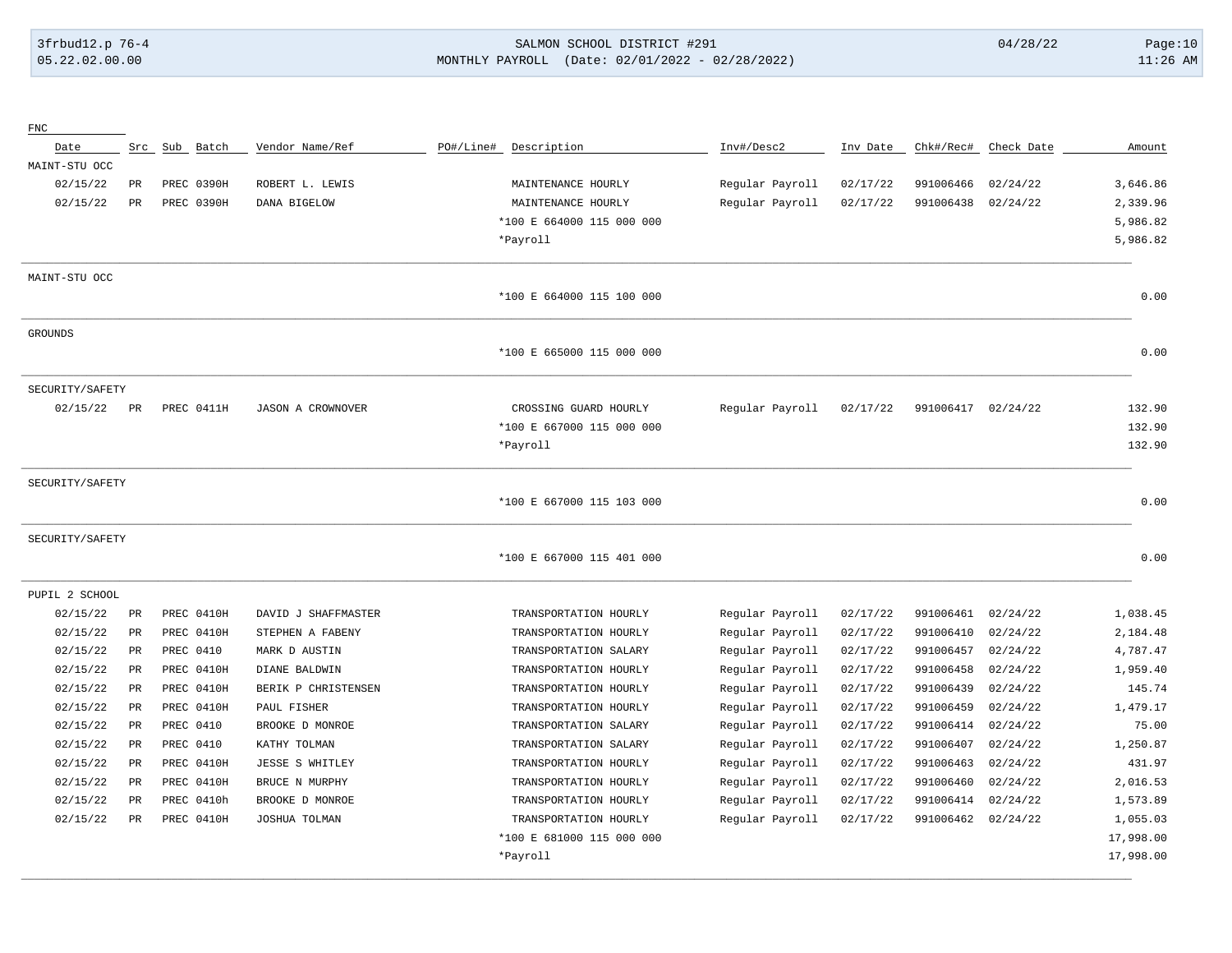FNC

# 3frbud12.p 76-4 SALMON SCHOOL DISTRICT #291 04/28/22 Page:11 05.22.02.00.00 MONTHLY PAYROLL (Date: 02/01/2022 - 02/28/2022) 11:26 AM

| Date             |             |           | Src Sub Batch | Vendor Name/Ref     | PO#/Line# Description     | Inv#/Desc2      | Inv Date |           | Chk#/Rec# Check Date | Amount    |
|------------------|-------------|-----------|---------------|---------------------|---------------------------|-----------------|----------|-----------|----------------------|-----------|
| PUPIL 2 SCHOOL   |             |           |               |                     |                           |                 |          |           |                      |           |
|                  |             |           |               |                     | *100 E 681000 115 555 000 |                 |          |           |                      | 0.00      |
| PUPIL ATHL TRAN  |             |           |               |                     |                           |                 |          |           |                      |           |
| 02/15/22         | PR          |           | PREC 0412H    | PAUL FISHER         | SJSHS ATHL TRANSP HOURLY  | Regular Payroll | 02/17/22 | 991006459 | 02/24/22             | 498.74    |
| 02/15/22         | PR          |           | PREC 0412H    | DAVID J SHAFFMASTER | SJSHS ATHL TRANSP HOURLY  | Regular Payroll | 02/17/22 | 991006461 | 02/24/22             | 487.50    |
| 02/15/22         | PR          |           | PREC 0412H    | BERIK P CHRISTENSEN | SJSHS ATHL TRANSP HOURLY  | Regular Payroll | 02/17/22 | 991006439 | 02/24/22             | 367.50    |
| 02/15/22         | PR          |           | PREC 0412H    | PAUL FISHER         | SJSHS ATHL TRANSP HOURLY  | Regular Payroll | 02/17/22 | 991006459 | 02/24/22             | 892.50    |
| 02/15/22         | PR          |           | PREC 0412H    | DIANE BALDWIN       | SJSHS ATHL TRANSP HOURLY  | Regular Payroll | 02/17/22 | 991006458 | 02/24/22             | 112.50    |
| 02/15/22         | PR          |           | PREC 0412H    | JESSE S WHITLEY     | SJSHS ATHL TRANSP HOURLY  | Regular Payroll | 02/17/22 | 991006463 | 02/24/22             | 277.50    |
| 02/15/22         | PR          |           | PREC 0412H    | BRUCE N MURPHY      | SJSHS ATHL TRANSP HOURLY  | Regular Payroll | 02/17/22 | 991006460 | 02/24/22             | 37.50     |
| 02/15/22         | PR          |           | PREC 0412h    | BROOKE D MONROE     | SJSHS ATHL TRANSP HOURLY  | Regular Payroll | 02/17/22 | 991006414 | 02/24/22             | 716.25    |
| 02/15/22         | PR          |           | PREC 0410H    | JOSHUA TOLMAN       | TRANSPORTATION HOURLY     | Regular Payroll | 02/17/22 | 991006462 | 02/24/22             | 601.88    |
| 02/15/22         | $_{\rm PR}$ |           | PREC 0412H    | JOSHUA TOLMAN       | SJSHS ATHL TRANSP HOURLY  | Regular Payroll | 02/17/22 | 991006462 | 02/24/22             | 1,785.00  |
|                  |             |           |               |                     | *100 E 682000 115 401 000 |                 |          |           |                      | 5,776.87  |
|                  |             |           |               |                     | *Payroll                  |                 |          |           |                      | 5,776.87  |
| PUPIL ATHL TRAN  |             |           |               |                     |                           |                 |          |           |                      |           |
|                  |             |           |               |                     | *100 E 682000 115 602 000 |                 |          |           |                      | 0.00      |
| PUPIL SAS TRANS  |             |           |               |                     |                           |                 |          |           |                      |           |
|                  |             |           |               |                     | *100 E 682200 115 000 000 |                 |          |           |                      | 0.00      |
| GEN DIST PGMS    |             |           |               |                     |                           |                 |          |           |                      |           |
|                  |             |           |               |                     | *100 E 683000 115 100 000 |                 |          |           |                      | 0.00      |
| <b>BLDG CARE</b> |             |           |               |                     |                           |                 |          |           |                      |           |
|                  |             |           |               |                     | *220 E 661000 115 100 000 |                 |          |           |                      | 0.00      |
| MAINT-STU OCC    |             |           |               |                     |                           |                 |          |           |                      |           |
|                  |             |           |               |                     | *220 E 664000 115 100 000 |                 |          |           |                      | 0.00      |
| SEC PGM          |             |           |               |                     |                           |                 |          |           |                      |           |
| 02/28/22         | $_{\rm PR}$ | PREC 0417 |               | KATIE L COOPER      | AGRICULTURE/CAREER TECH   | Regular Payroll | 02/17/22 | 991006502 | 02/24/22             | 4,680.00  |
| 02/28/22         | PR          | PDED 6000 |               | KATIE L COOPER      | HOUSE RENT                | Regular Payroll | 02/17/22 | 991006502 | 02/24/22             | $-225.00$ |
|                  |             |           |               |                     | *231 E 515000 110 401 000 |                 |          |           |                      | 4,455.00  |
|                  |             |           |               |                     | *Payroll                  |                 |          |           |                      | 4,455.00  |
|                  |             |           |               |                     |                           |                 |          |           |                      |           |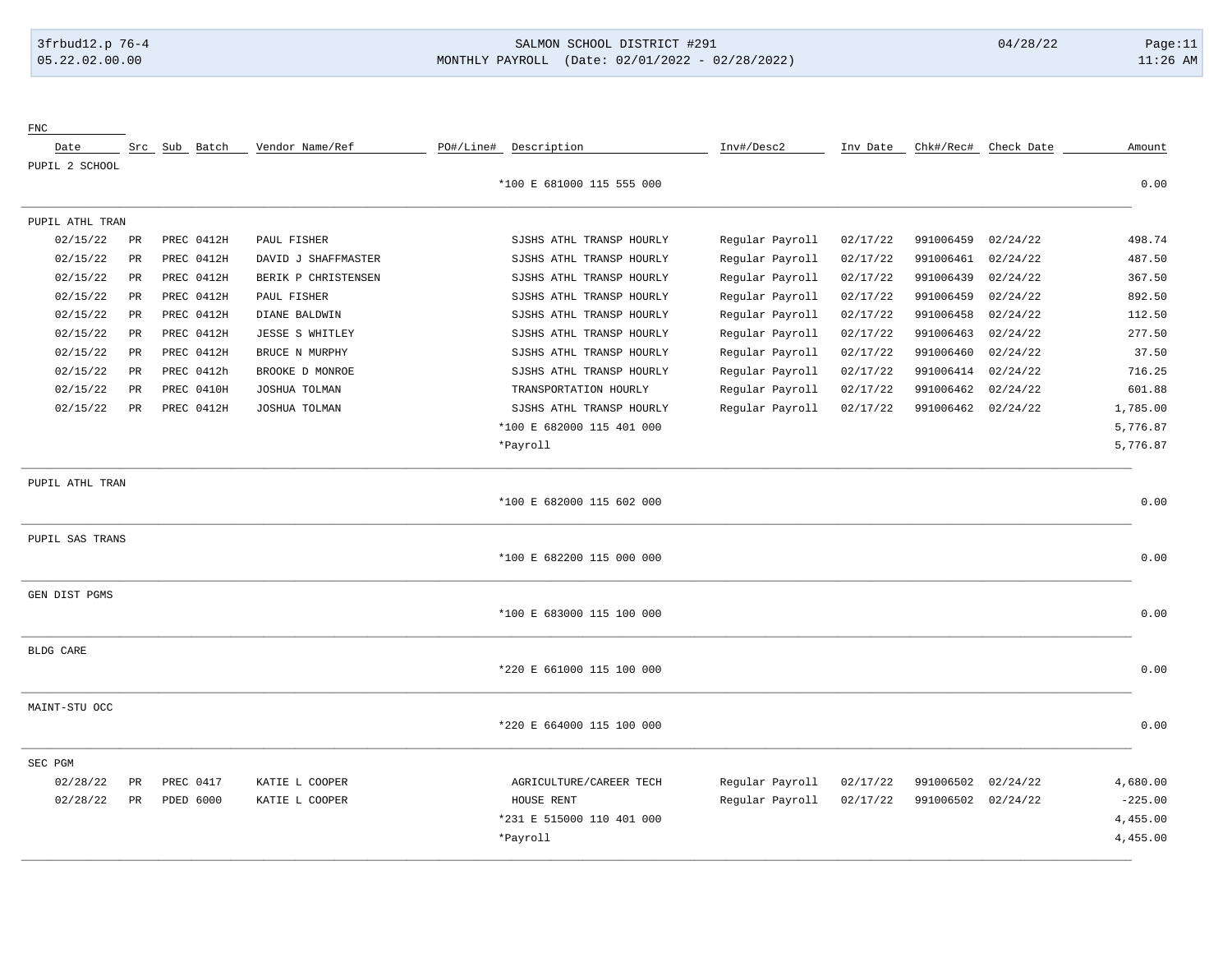#### SALMON SCHOOL DISTRICT #291 MONTHLY PAYROLL (Date: 02/01/2022 - 02/28/2022)

 $04/28/22$ 

Page:12  $11:26$  AM

| Src Sub Batch Vendor Name/Ref<br>PO#/Line# Description<br>Inv#/Desc2 Inv Date Chk#/Rec# Check Date<br>Date<br>SEC PGM<br>*233 E 515000 110 000 000<br>SEC PGM<br>*233 E 515000 110 000 203<br>SEC PGM<br>*233 E 515000 115 000 000<br>SEC PGM<br>*233 E 515000 115 000 200<br>SEC PGM<br>*233 E 515000 115 000 201<br>SEC PGM<br>*233 E 515000 115 000 202<br>SEC PGM<br>*233 E 515000 115 000 203<br>SEC PGM<br>*233 E 515000 115 000 205<br>ELEM PGM<br>*235 E 512000 110 101 000<br>ELEM PGM<br>*235 E 512000 110 103 000<br>SEC PGM<br>*235 E 515000 110 101 000<br>SEC PGM<br>*235 E 515000 110 401 000<br>SEC PGM<br>*236 E 515000 110 602 000 | $_{\text{FNC}}$ |  |  |        |
|------------------------------------------------------------------------------------------------------------------------------------------------------------------------------------------------------------------------------------------------------------------------------------------------------------------------------------------------------------------------------------------------------------------------------------------------------------------------------------------------------------------------------------------------------------------------------------------------------------------------------------------------------|-----------------|--|--|--------|
|                                                                                                                                                                                                                                                                                                                                                                                                                                                                                                                                                                                                                                                      |                 |  |  | Amount |
|                                                                                                                                                                                                                                                                                                                                                                                                                                                                                                                                                                                                                                                      |                 |  |  | 0.00   |
|                                                                                                                                                                                                                                                                                                                                                                                                                                                                                                                                                                                                                                                      |                 |  |  | 0.00   |
|                                                                                                                                                                                                                                                                                                                                                                                                                                                                                                                                                                                                                                                      |                 |  |  | 0.00   |
|                                                                                                                                                                                                                                                                                                                                                                                                                                                                                                                                                                                                                                                      |                 |  |  | 0.00   |
|                                                                                                                                                                                                                                                                                                                                                                                                                                                                                                                                                                                                                                                      |                 |  |  | 0.00   |
|                                                                                                                                                                                                                                                                                                                                                                                                                                                                                                                                                                                                                                                      |                 |  |  | 0.00   |
|                                                                                                                                                                                                                                                                                                                                                                                                                                                                                                                                                                                                                                                      |                 |  |  | 0.00   |
|                                                                                                                                                                                                                                                                                                                                                                                                                                                                                                                                                                                                                                                      |                 |  |  | 0.00   |
|                                                                                                                                                                                                                                                                                                                                                                                                                                                                                                                                                                                                                                                      |                 |  |  | 0.00   |
|                                                                                                                                                                                                                                                                                                                                                                                                                                                                                                                                                                                                                                                      |                 |  |  | 0.00   |
|                                                                                                                                                                                                                                                                                                                                                                                                                                                                                                                                                                                                                                                      |                 |  |  | 0.00   |
|                                                                                                                                                                                                                                                                                                                                                                                                                                                                                                                                                                                                                                                      |                 |  |  | 0.00   |
|                                                                                                                                                                                                                                                                                                                                                                                                                                                                                                                                                                                                                                                      |                 |  |  | 0.00   |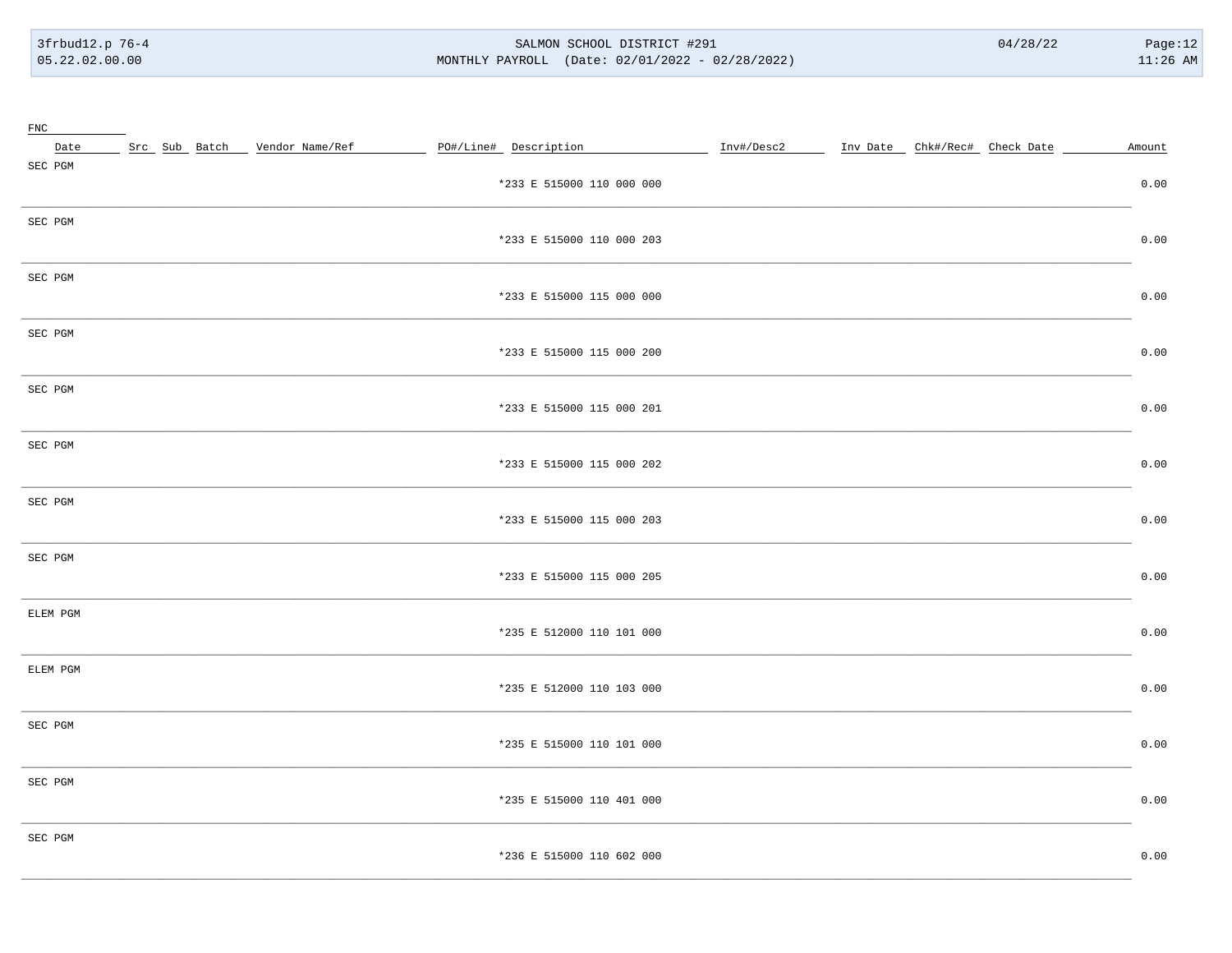#### SALMON SCHOOL DISTRICT #291 MONTHLY PAYROLL (Date: 02/01/2022 - 02/28/2022)

| $_{\rm FNC}$                   |    |                   |                                 |                                                            |                                             |          |                               |                                  |
|--------------------------------|----|-------------------|---------------------------------|------------------------------------------------------------|---------------------------------------------|----------|-------------------------------|----------------------------------|
| Date                           |    |                   | Src Sub Batch _ Vendor Name/Ref | PO#/Line# Description                                      | Inv#/Desc2                                  |          | Inv Date Chk#/Rec# Check Date | Amount                           |
| SEC PGM                        |    |                   |                                 | *240 E 515000 110 401 000                                  |                                             |          |                               | 0.00                             |
| SEC PGM                        |    |                   |                                 | *241 E 515000 110 401 000                                  |                                             |          |                               | 0.00                             |
| SEC PGM                        |    |                   |                                 | *241 E 515000 115 401 000                                  |                                             |          |                               | 0.00                             |
| ELEM PGM                       |    |                   |                                 | *242 E 512000 110 101 000                                  |                                             |          |                               | 0.00                             |
| ELEM PGM                       |    |                   |                                 | *242 E 512000 110 103 000                                  |                                             |          |                               | 0.00                             |
| ELEM PGM                       |    |                   |                                 | *242 E 512000 115 101 000                                  |                                             |          |                               | 0.00                             |
| ELEM PGM                       |    |                   |                                 | *242 E 512000 115 103 000                                  |                                             |          |                               | 0.00                             |
| ELEM PGM<br>02/15/22           | PR | <b>PREC 0290H</b> | TODD NELSON                     | MEDIA CLSF HOURLY<br>*245 E 512000 115 103 000<br>*Payroll | Regular Payroll                             | 02/17/22 | 991006405 02/24/22            | 410.55<br>410.55<br>410.55       |
| SEC PGM                        |    |                   |                                 | *245 E 515000 115 101 000                                  |                                             |          |                               | 0.00                             |
| SEC PGM<br>02/15/22            | PR | PREC 0290H        | TODD NELSON                     | MEDIA CLSF HOURLY<br>*245 E 515000 115 401 000<br>*Payroll | Regular Payroll 02/17/22 991006405 02/24/22 |          |                               | 410.55<br>410.55<br>410.55       |
| EDUC MEDIA SVCS<br>02/15/22 PR |    | PREC 0290H        | TODD NELSON                     | MEDIA CLSF HOURLY<br>*245 E 622000 115 000 000<br>*Payroll | Regular Payroll                             | 02/17/22 | 991006405 02/24/22            | 1,368.50<br>1,368.50<br>1,368.50 |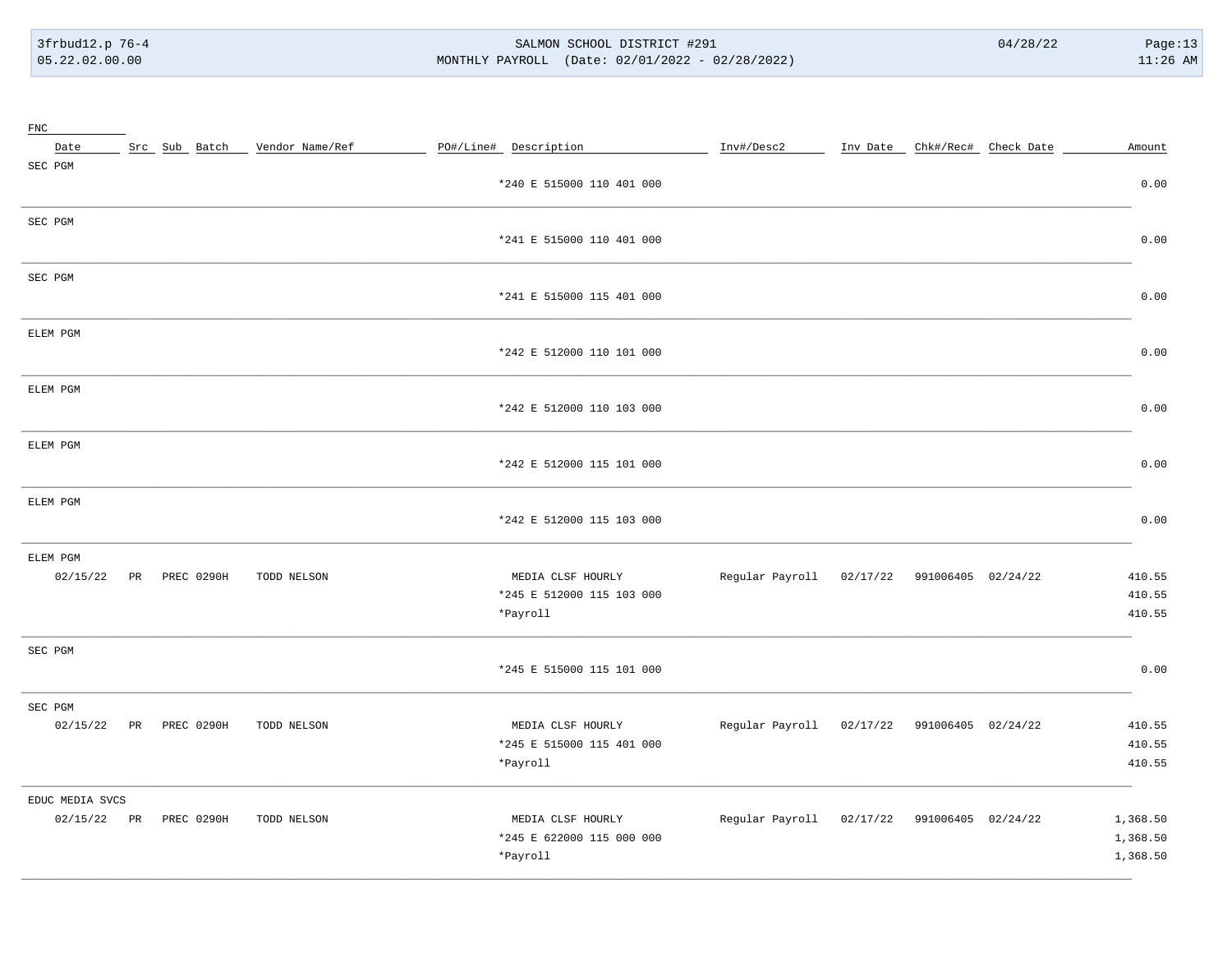# 3frbud12.p 76-4 SALMON SCHOOL DISTRICT #291 04/28/22 Page:14 05.22.02.00.00 MONTHLY PAYROLL (Date: 02/01/2022 - 02/28/2022) 11:26 AM

| $_{\rm FNC}$    |             |               |                    |                       |                           |                 |          |                    |                               |          |
|-----------------|-------------|---------------|--------------------|-----------------------|---------------------------|-----------------|----------|--------------------|-------------------------------|----------|
| Date            |             | Src Sub Batch | Vendor Name/Ref    | PO#/Line# Description |                           | Inv#/Desc2      |          |                    | Inv Date Chk#/Rec# Check Date | Amount   |
| EDUC MEDIA SVCS |             |               |                    |                       | *245 E 622000 115 100 000 |                 |          |                    |                               | 0.00     |
| AGH             |             |               |                    |                       |                           |                 |          |                    |                               |          |
|                 |             |               |                    |                       | *246 E 611000 115 000 000 |                 |          |                    |                               | 0.00     |
| AGH             |             |               |                    |                       | *246 E 611000 115 100 000 |                 |          |                    |                               | 0.00     |
| EXC CHILD PGM   |             |               |                    |                       | *248 E 521000 115 100 000 |                 |          |                    |                               | 0.00     |
| SEC PGM         |             |               |                    |                       | *249 E 515000 110 401 000 |                 |          |                    |                               | 0.00     |
| SEC PGM         |             |               |                    |                       | *249 E 515000 115 401 000 |                 |          |                    |                               | 0.00     |
| INSTR IMPVMT    |             |               |                    |                       | *250 E 621000 110 001 000 |                 |          |                    |                               | 0.00     |
| INSTR IMPVMT    |             |               |                    |                       | *250 E 621000 115 001 000 |                 |          |                    |                               | 0.00     |
| ELEM PGM        |             |               |                    |                       | *251 E 512000 110 101 000 |                 |          |                    |                               | 0.00     |
| ELEM PGM        |             |               |                    |                       |                           |                 |          |                    |                               |          |
| 02/28/22        | PR          | PREC 0030     | LAURIE D DUPREE    |                       | ELEMENTARY TEACHER        | Regular Payroll | 02/17/22 | 991006479 02/24/22 |                               | 4,473.67 |
|                 |             |               |                    |                       | *251 E 512000 110 103 000 |                 |          |                    |                               | 4,473.67 |
|                 |             |               |                    | *Payroll              |                           |                 |          |                    |                               | 4,473.67 |
| ELEM PGM        |             |               |                    |                       |                           |                 |          |                    |                               |          |
|                 |             |               |                    |                       | *251 E 512000 115 101 000 |                 |          |                    |                               | 0.00     |
| ELEM PGM        |             |               |                    |                       |                           |                 |          |                    |                               |          |
| 02/15/22        | PR          | PREC PARAH    | CHEYENNE MARIE DAY |                       | Paraprofessional Hourly   | Regular Payroll | 02/17/22 | 991006418          | 02/24/22                      | 771.39   |
| 02/15/22        | PR          | PREC PARAH    | HAYLEY A PRESTON   |                       | Paraprofessional Hourly   | Regular Payroll | 02/17/22 | 991006433          | 02/24/22                      | 923.55   |
| 02/15/22        | $_{\rm PR}$ | PREC PARAH    | DAWN LOPEZ         |                       | Paraprofessional Hourly   | Regular Payroll | 02/17/22 | 991006429          | 02/24/22                      | 960.06   |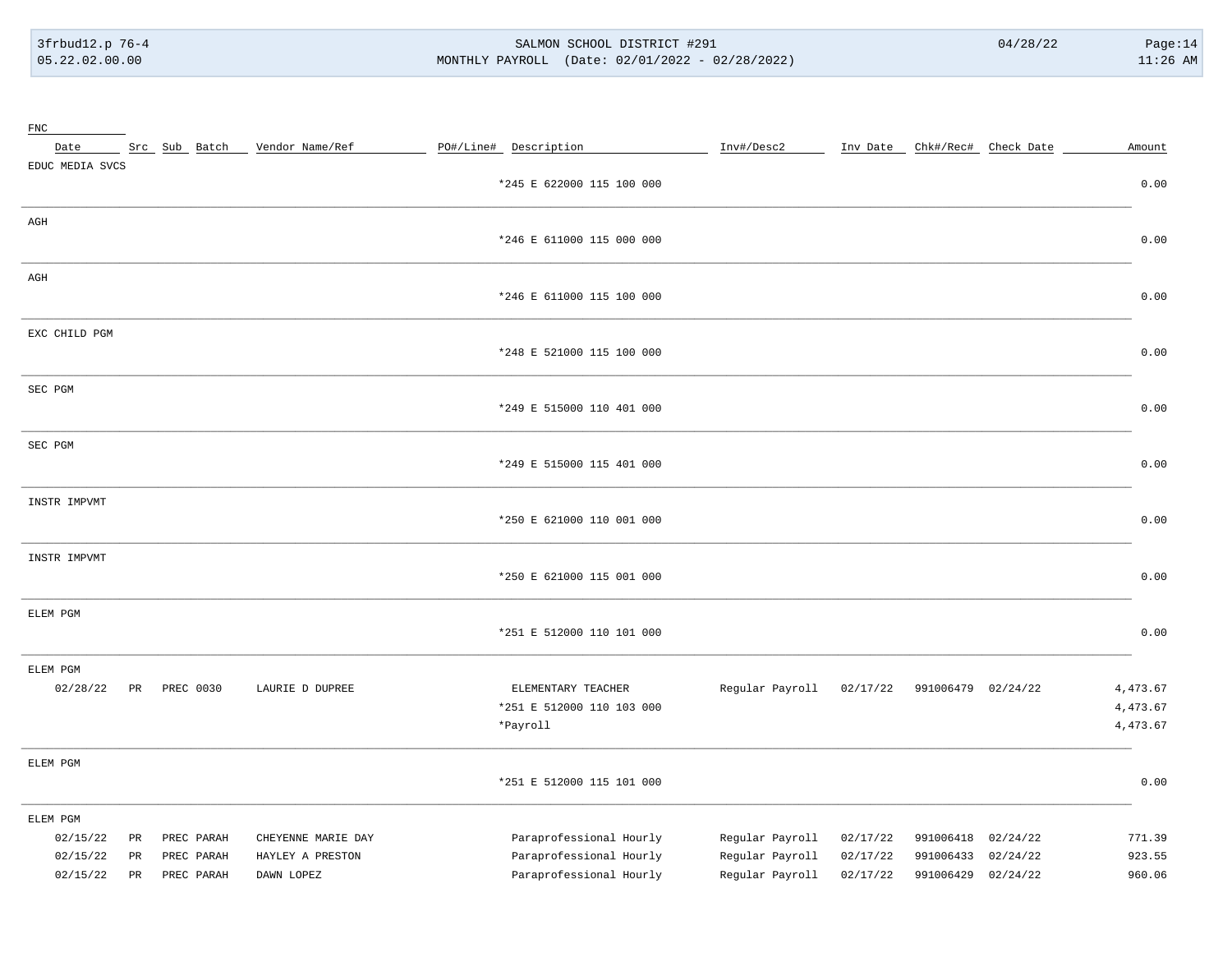SALMON SCHOOL DISTRICT #291 MONTHLY PAYROLL (Date: 02/01/2022 - 02/28/2022)

 $\underline{\text{FNC}}$ 

251 E 512000 115 103 000 (continued)

| Date           |    |            | Src Sub Batch | Vendor Name/Ref   | PO#/Line# Description     | Inv#/Desc2                                  | Inv Date _ Chk#/Rec# Check Date | Amount   |
|----------------|----|------------|---------------|-------------------|---------------------------|---------------------------------------------|---------------------------------|----------|
|                |    |            |               |                   | *251 E 512000 115 103 000 |                                             |                                 | 2,655.00 |
|                |    |            |               |                   | *Payroll                  |                                             |                                 | 2,655.00 |
| SEC PGM        |    |            |               |                   |                           |                                             |                                 |          |
|                |    |            |               |                   | *251 E 515000 110 101 000 |                                             |                                 | 0.00     |
| SEC PGM        |    |            |               |                   |                           |                                             |                                 |          |
|                |    |            |               |                   | *251 E 515000 110 401 000 |                                             |                                 | 0.00     |
| SEC PGM        |    |            |               |                   |                           |                                             |                                 |          |
|                |    |            |               |                   | *251 E 515000 115 101 000 |                                             |                                 | 0.00     |
| SEC PGM        |    |            |               |                   |                           |                                             |                                 |          |
| 02/15/22       | PR | PREC PARAH |               | PAULA J HONEYCUTT | Paraprofessional Hourly   | Regular Payroll 02/17/22 991006444 02/24/22 |                                 | 996.57   |
|                |    |            |               |                   | *251 E 515000 115 401 000 |                                             |                                 | 996.57   |
|                |    |            |               |                   | *Payroll                  |                                             |                                 | 996.57   |
| INSTR IMPVMT   |    |            |               |                   |                           |                                             |                                 |          |
|                |    |            |               |                   | *251 E 621000 110 000 302 |                                             |                                 | 0.00     |
| INSTR IMPVMT   |    |            |               |                   |                           |                                             |                                 |          |
|                |    |            |               |                   | *251 E 621000 110 101 302 |                                             |                                 | 0.00     |
| INSTR IMPVMT   |    |            |               |                   |                           |                                             |                                 |          |
|                |    |            |               |                   | *251 E 621000 115 000 000 |                                             |                                 | 0.00     |
| INSTR IMPVMT   |    |            |               |                   |                           |                                             |                                 |          |
|                |    |            |               |                   | *251 E 621000 115 000 302 |                                             |                                 | 0.00     |
| INSTR IMPVMT   |    |            |               |                   |                           |                                             |                                 |          |
|                |    |            |               |                   | *251 E 621000 115 101 000 |                                             |                                 | 0.00     |
| INSTR IMPVMT   |    |            |               |                   |                           |                                             |                                 |          |
|                |    |            |               |                   | *251 E 621000 115 101 302 |                                             |                                 | 0.00     |
| DIST ADMIN SVC |    |            |               |                   |                           |                                             |                                 |          |
| 02/28/22       | PR | PREC FPROG |               | EILEEN T HOLDEN   | FED PROGRMAS STIPEND      | Regular Payroll                             | 02/17/22 991006473 02/24/22     | 1,000.00 |
|                |    |            |               |                   | *251 E 632000 110 001 000 |                                             |                                 | 1,000.00 |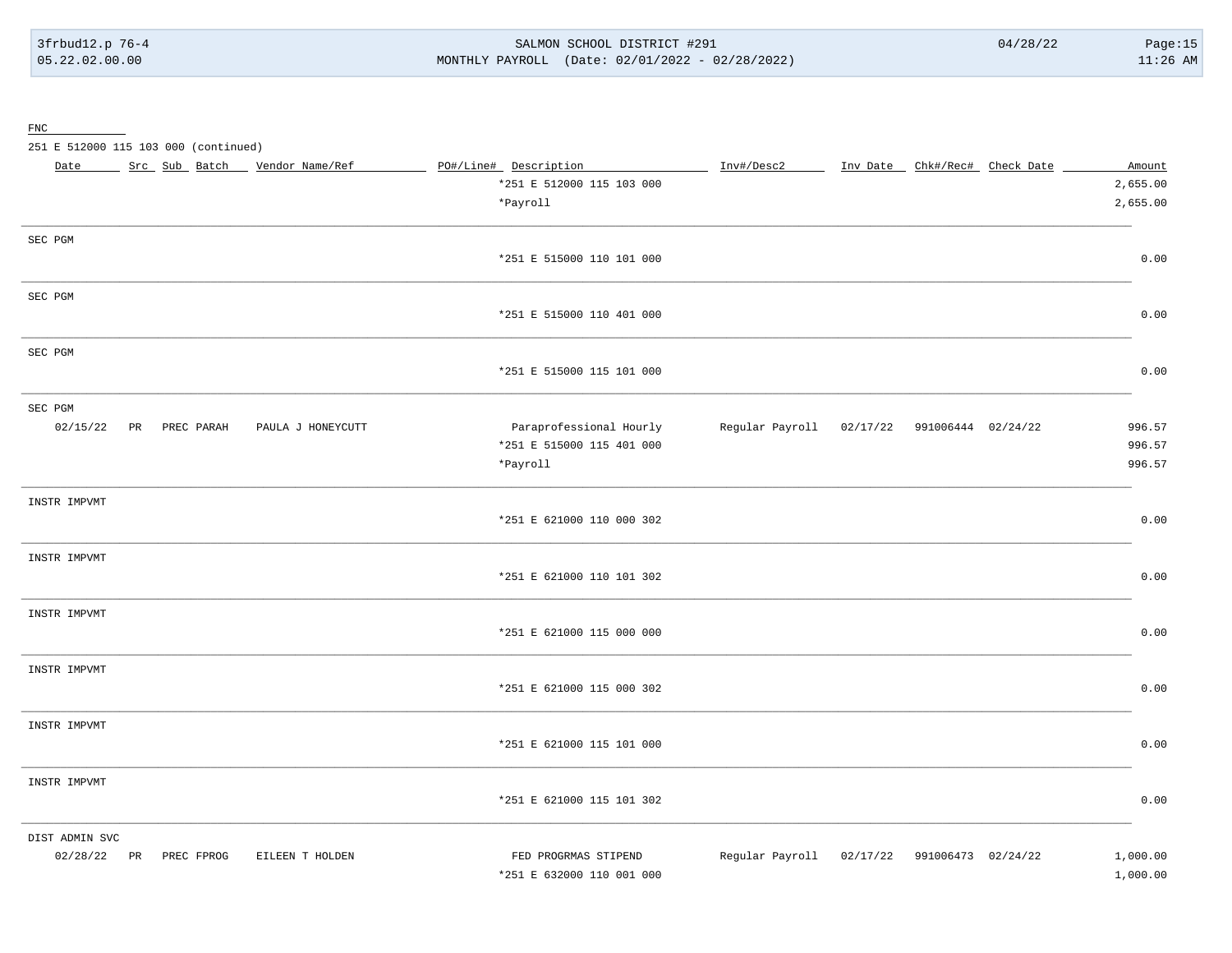$\underline{\text{FNC}}$ 

251 E 632000 110 001 000 (continued)

| Date           |    |              | Src Sub Batch _ Vendor Name/Ref | PO#/Line# Description                    | Inv#/Desc2                                  | Inv Date _ Chk#/Rec# Check Date | Amount               |
|----------------|----|--------------|---------------------------------|------------------------------------------|---------------------------------------------|---------------------------------|----------------------|
|                |    |              |                                 | *Payroll                                 |                                             |                                 | 1,000.00             |
| DIST ADMIN SVC |    |              |                                 |                                          |                                             |                                 |                      |
|                |    |              |                                 | *251 E 632000 115 001 000                |                                             |                                 | 0.00                 |
| INSTR IMPVMT   |    |              |                                 |                                          |                                             |                                 |                      |
|                |    |              |                                 | *252 E 621000 110 001 000                |                                             |                                 | 0.00                 |
| INSTR IMPVMT   |    |              |                                 |                                          |                                             |                                 |                      |
|                |    |              |                                 | *252 E 621000 115 001 000                |                                             |                                 | 0.00                 |
| ELEM PGM       |    |              |                                 |                                          |                                             |                                 |                      |
|                |    |              |                                 | *254 E 512000 110 103 000                |                                             |                                 | 0.00                 |
| SEC PGM        |    |              |                                 |                                          |                                             |                                 |                      |
|                |    |              |                                 | *254 E 515000 110 401 000                |                                             |                                 | 0.00                 |
| EXC CHILD PGM  |    |              |                                 |                                          |                                             |                                 |                      |
|                |    |              |                                 | *254 E 521000 110 000 000                |                                             |                                 | 0.00                 |
| EXC CHILD PGM  |    |              |                                 |                                          |                                             |                                 |                      |
|                |    |              |                                 | *254 E 521000 115 000 000                |                                             |                                 | 0.00                 |
| AGH            |    |              |                                 | *254 E 611000 110 000 000                |                                             |                                 | 0.00                 |
|                |    |              |                                 |                                          |                                             |                                 |                      |
| AGH            |    |              |                                 | *254 E 611000 115 000 000                |                                             |                                 | 0.00                 |
|                |    |              |                                 |                                          |                                             |                                 |                      |
| INSTR IMPVMT   |    |              |                                 |                                          |                                             |                                 |                      |
| 02/15/22       |    | PR PREC 0390 | CHAD LEWIS                      | MAINTENANCE<br>*254 E 621000 110 001 000 | Regular Payroll 02/17/22 991006446 02/24/22 |                                 | 5,496.00<br>5,496.00 |
|                |    |              |                                 | *Payroll                                 |                                             |                                 | 5,496.00             |
| INSTR IMPVMT   |    |              |                                 |                                          |                                             |                                 |                      |
| 02/15/22       | PR | PREC PARAH   | ANGEL RAIN MURPHY               | Paraprofessional Hourly                  | Regular Payroll 02/17/22 991006448 02/24/22 |                                 | 953.54               |
|                |    |              |                                 | *254 E 621000 115 001 000                |                                             |                                 | 953.54               |
|                |    |              |                                 | *Payroll                                 |                                             |                                 | 953.54               |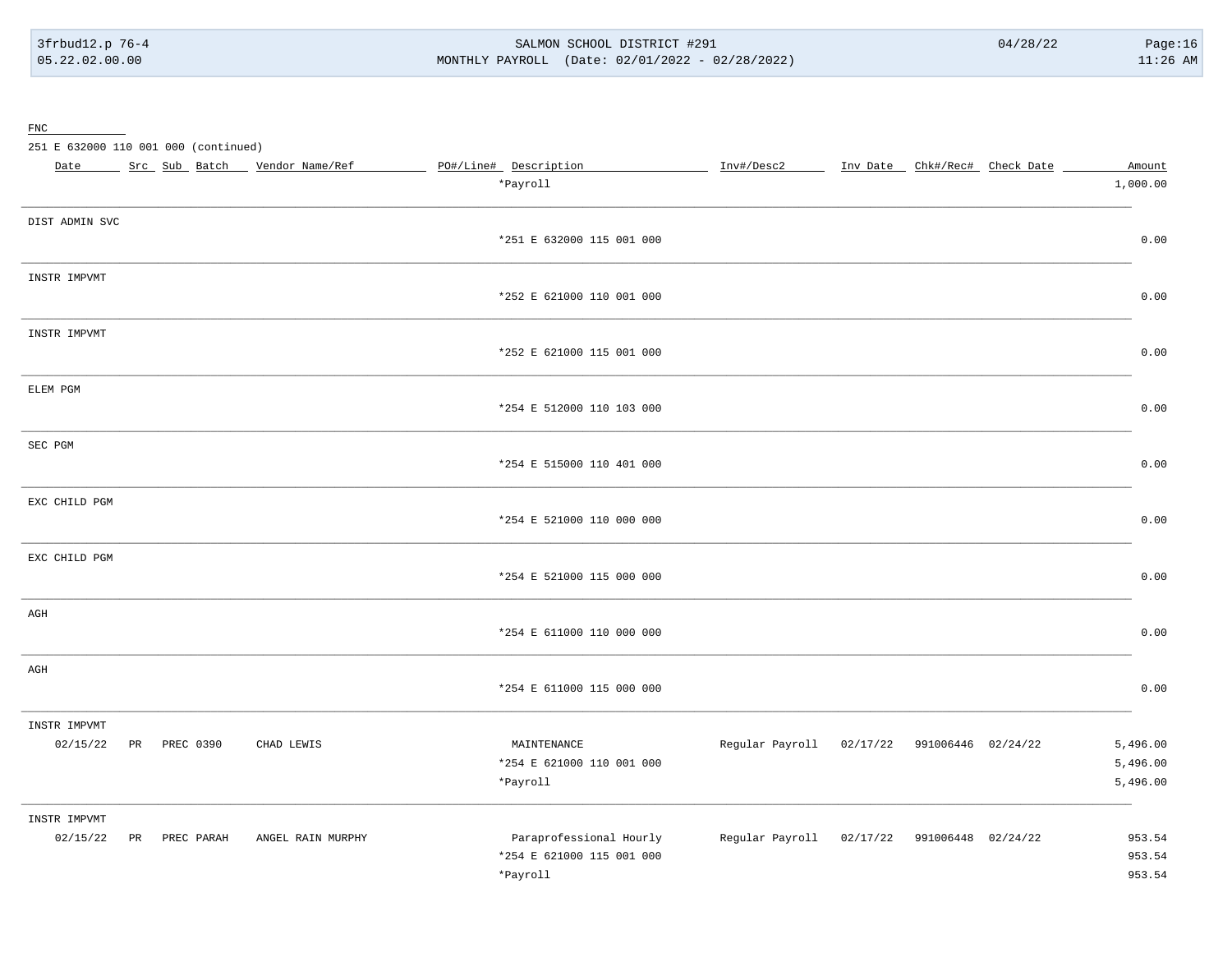#### SALMON SCHOOL DISTRICT #291 MONTHLY PAYROLL (Date: 02/01/2022 - 02/28/2022)

| $_{\rm FNC}$                          |          |                          |                                          |                                                    |                                    |                      |                                          |                    |
|---------------------------------------|----------|--------------------------|------------------------------------------|----------------------------------------------------|------------------------------------|----------------------|------------------------------------------|--------------------|
| Date                                  |          |                          | Src Sub Batch Vendor Name/Ref            | PO#/Line# Description                              | Inv#/Desc2                         |                      | Inv Date Chk#/Rec# Check Date            | Amount             |
| EDUC MEDIA SVCS                       |          |                          |                                          | *254 E 622000 115 000 000                          |                                    |                      |                                          | 0.00               |
| DIST ADMIN SVC                        |          |                          |                                          | *254 E 632000 110 001 000                          |                                    |                      |                                          | 0.00               |
| DIST ADMIN SVC                        |          |                          |                                          | *254 E 632000 115 000 000                          |                                    |                      |                                          | 0.00               |
| SCH ADMIN SVC                         |          |                          |                                          | *254 E 641000 110 103 000                          |                                    |                      |                                          | 0.00               |
| SCH ADMIN SVC                         |          |                          |                                          | *254 E 641000 110 401 000                          |                                    |                      |                                          | 0.00               |
| SCH ADMIN SVC                         |          |                          |                                          | *254 E 641000 115 000 000                          |                                    |                      |                                          | 0.00               |
| BLDG CARE                             |          |                          |                                          | *254 E 661000 115 000 000                          |                                    |                      |                                          | 0.00               |
| MAINT-STU OCC                         |          |                          |                                          | *254 E 664000 115 000 000                          |                                    |                      |                                          | 0.00               |
| PUPIL 2 SCHOOL                        |          |                          |                                          | *254 E 681000 115 000 000                          |                                    |                      |                                          | 0.00               |
| FOOD SVC PGM                          |          |                          |                                          | *254 E 710000 115 000 000                          |                                    |                      |                                          | 0.00               |
| EXC CHILD PGM                         |          |                          |                                          | *257 E 521000 110 000 000                          |                                    |                      |                                          | 0.00               |
| EXC CHILD PGM                         |          |                          |                                          | *257 E 521000 110 101 000                          |                                    |                      |                                          | 0.00               |
| EXC CHILD PGM<br>02/15/22<br>02/15/22 | PR<br>PR | PREC PARAH<br>PREC PARAH | REBECCA L STEPHANISHEN<br>TAMMY LEE RICE | Paraprofessional Hourly<br>Paraprofessional Hourly | Regular Payroll<br>Regular Payroll | 02/17/22<br>02/17/22 | 991006406 02/24/22<br>991006434 02/24/22 | 1,476.82<br>498.28 |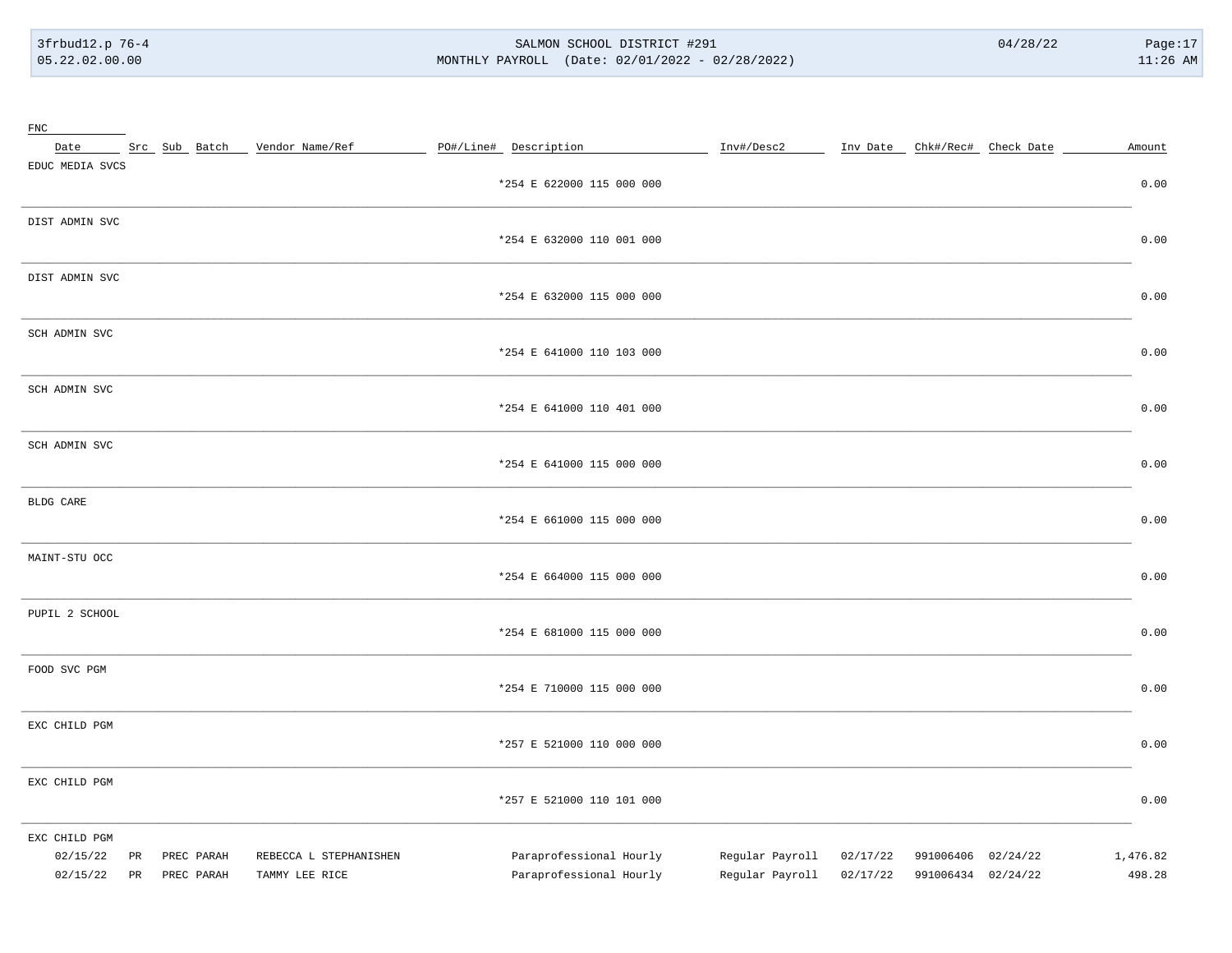3frbud12.p 76-4 SALMON SCHOOL DISTRICT #291 04/28/22 Page:18 05.22.02.00.00 MONTHLY PAYROLL (Date: 02/01/2022 - 02/28/2022) 11:26 AM

FNC

257 E 521000 115 000 000 (continued)

| Date          | Src         | Sub Batch  | Vendor Name/Ref      | PO#/Line#<br>Description   | Inv#/Desc2      | Inv Date | Chk#/Rec#          | Check Date | Amount   |
|---------------|-------------|------------|----------------------|----------------------------|-----------------|----------|--------------------|------------|----------|
| 02/15/22      | $_{\rm PR}$ | PREC PARAH | JOSIE JESSICA GORDON | Paraprofessional Hourly    | Regular Payroll | 02/17/22 | 991006442          | 02/24/22   | 691.24   |
| 02/15/22      | PR          | PREC PARAH | HOLLY A. NATELSON    | Paraprofessional Hourly    | Regular Payroll | 02/17/22 | 991006431          | 02/24/22   | 672.83   |
| 02/15/22      | PR          | PREC PARAH | DARLENE A FOUST      | Paraprofessional Hourly    | Regular Payroll | 02/17/22 | 991006420          | 02/24/22   | 1,455.38 |
| 02/15/22      | PR          | PREC PARAH | DAVID D GALLAMORE    | Paraprofessional Hourly    | Regular Payroll | 02/17/22 | 991006412          | 02/24/22   | 1,144.57 |
|               |             |            |                      | *257 E 521000 115 000 000  |                 |          |                    |            | 5,939.12 |
|               |             |            |                      | *Payroll                   |                 |          |                    |            | 5,939.12 |
| EXC CHILD PGM |             |            |                      |                            |                 |          |                    |            |          |
|               |             |            |                      | *257 E 521000 115 101 000  |                 |          |                    |            | 0.00     |
| SPEC SVC PGM  |             |            |                      |                            |                 |          |                    |            |          |
| 02/15/22      | $_{\rm PR}$ | PREC Misc. | TAMARA G CHURCHES    | Misc. Pay                  | Regular Payroll | 02/17/22 | 991006409          | 02/24/22   | 33.00    |
| 02/15/22      | PR          | PREC 0311H | TAMARA G CHURCHES    | MEDICAID CLASSIFIED HOURLY | Regular Payroll | 02/17/22 | 991006409          | 02/24/22   | 952.37   |
|               |             |            |                      | *257 E 616000 115 000 000  |                 |          |                    |            | 985.37   |
|               |             |            |                      | *Payroll                   |                 |          |                    |            | 985.37   |
| SPEC SVC PGM  |             |            |                      |                            |                 |          |                    |            |          |
|               |             |            |                      | *257 E 616000 115 101 000  |                 |          |                    |            | 0.00     |
| PRESCHOOL PGM |             |            |                      |                            |                 |          |                    |            |          |
|               |             |            |                      | *258 E 522000 115 101 000  |                 |          |                    |            | 0.00     |
| PRESCHOOL PGM |             |            |                      |                            |                 |          |                    |            |          |
| 02/15/22      | PR          | PREC PARAH | TAMMY LEE RICE       | Paraprofessional Hourly    | Regular Payroll | 02/17/22 | 991006434 02/24/22 |            | 498.28   |
|               |             |            |                      | *258 E 522000 115 103 000  |                 |          |                    |            | 498.28   |
|               |             |            |                      | *Payroll                   |                 |          |                    |            | 498.28   |
| EXC CHILD PGM |             |            |                      |                            |                 |          |                    |            |          |
| 02/15/22      | PR          | PREC 0311H | TAMARA G CHURCHES    | MEDICAID CLASSIFIED HOURLY | Regular Payroll | 02/17/22 | 991006409          | 02/24/22   | 952.37   |
| 02/15/22      | PR          | PREC Misc. | TAMARA G CHURCHES    | Misc. Pay                  | Regular Payroll | 02/17/22 | 991006409          | 02/24/22   | 33.00    |
| 02/15/22      | PR          | PREC PARAH | KIMBERLY GODFREY     | Paraprofessional Hourly    | Regular Payroll | 02/17/22 | 991006422          | 02/24/22   | 1,255.08 |
| 02/15/22      | PR          | PREC 0270H | KIMBERLY GODFREY     | SP SVC CLSF HOURLY         | Regular Payroll | 02/17/22 | 991006422          | 02/24/22   | 241.68   |
|               |             |            |                      | *260 E 521000 115 000 000  |                 |          |                    |            | 2,482.13 |
|               |             |            |                      | *Payroll                   |                 |          |                    |            | 2,482.13 |
| EXC CHILD PGM |             |            |                      |                            |                 |          |                    |            |          |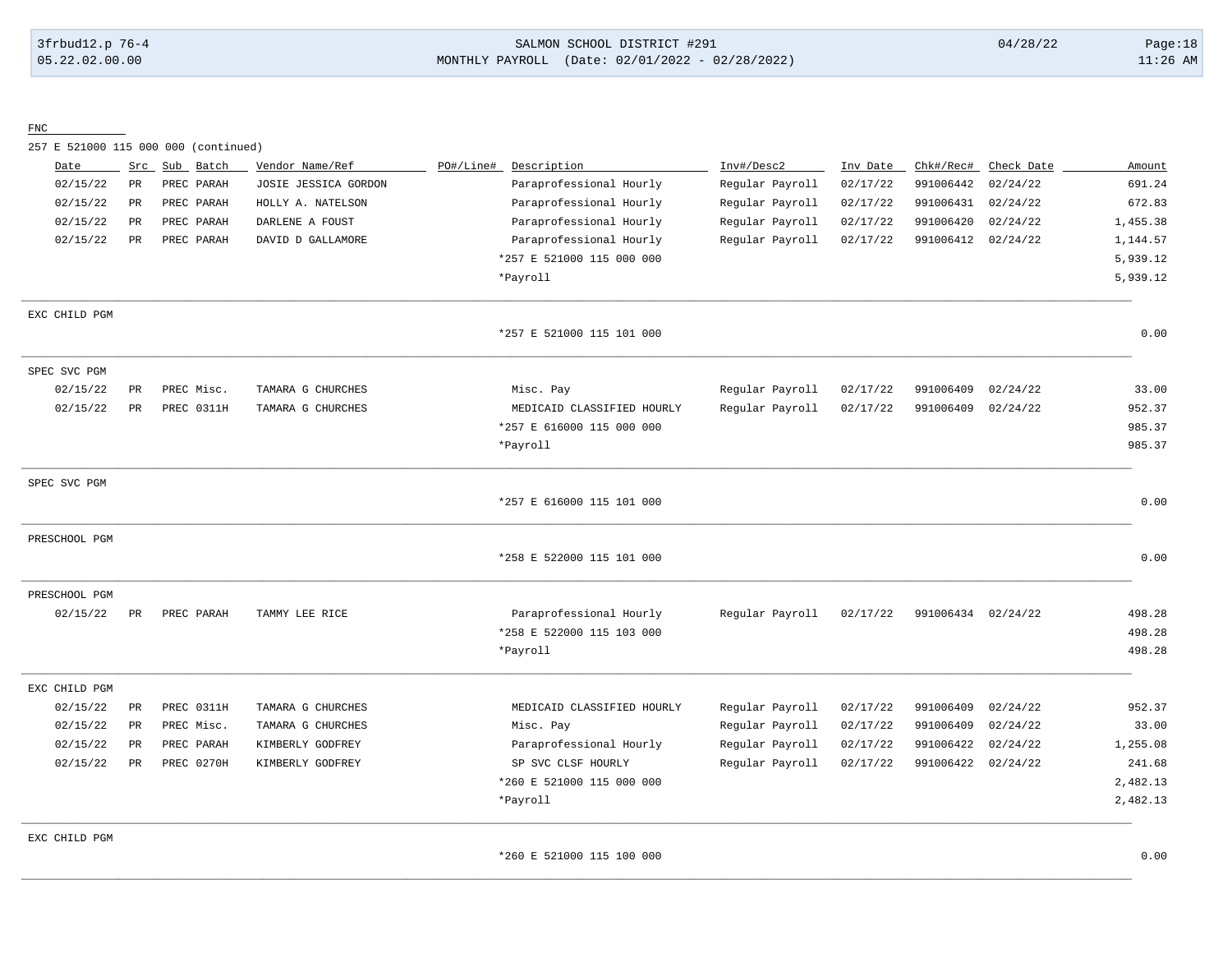#### SALMON SCHOOL DISTRICT #291 MONTHLY PAYROLL (Date: 02/01/2022 - 02/28/2022)

| FNC            |  |                                 |                           |  |  |        |
|----------------|--|---------------------------------|---------------------------|--|--|--------|
| Date           |  | Src Sub Batch _ Vendor Name/Ref | PO#/Line# Description     |  |  | Amount |
| SEC PGM        |  |                                 | *261 E 515000 110 401 000 |  |  | 0.00   |
| SEC PGM        |  |                                 | *261 E 515000 115 101 000 |  |  | 0.00   |
| SEC PGM        |  |                                 | *261 E 515000 115 401 000 |  |  | 0.00   |
| INSTR IMPVMT   |  |                                 | *262 E 621000 110 000 000 |  |  | 0.00   |
| INSTR IMPVMT   |  |                                 | *262 E 621000 115 000 000 |  |  | 0.00   |
| AGH            |  |                                 | *263 E 611000 110 401 000 |  |  | 0.00   |
| ELEM PGM       |  |                                 | *271 E 512000 110 101 000 |  |  | 0.00   |
| ELEM PGM       |  |                                 | *271 E 512000 110 103 000 |  |  | 0.00   |
| ELEM PGM       |  |                                 | *271 E 512000 115 101 000 |  |  | 0.00   |
| ELEM PGM       |  |                                 | *271 E 512000 115 103 000 |  |  | 0.00   |
| SEC PGM        |  |                                 | *271 E 515000 110 401 000 |  |  | 0.00   |
| SEC PGM        |  |                                 | *271 E 515000 115 401 000 |  |  | 0.00   |
| DIST ADMIN SVC |  |                                 | *271 E 632000 110 001 000 |  |  | 0.00   |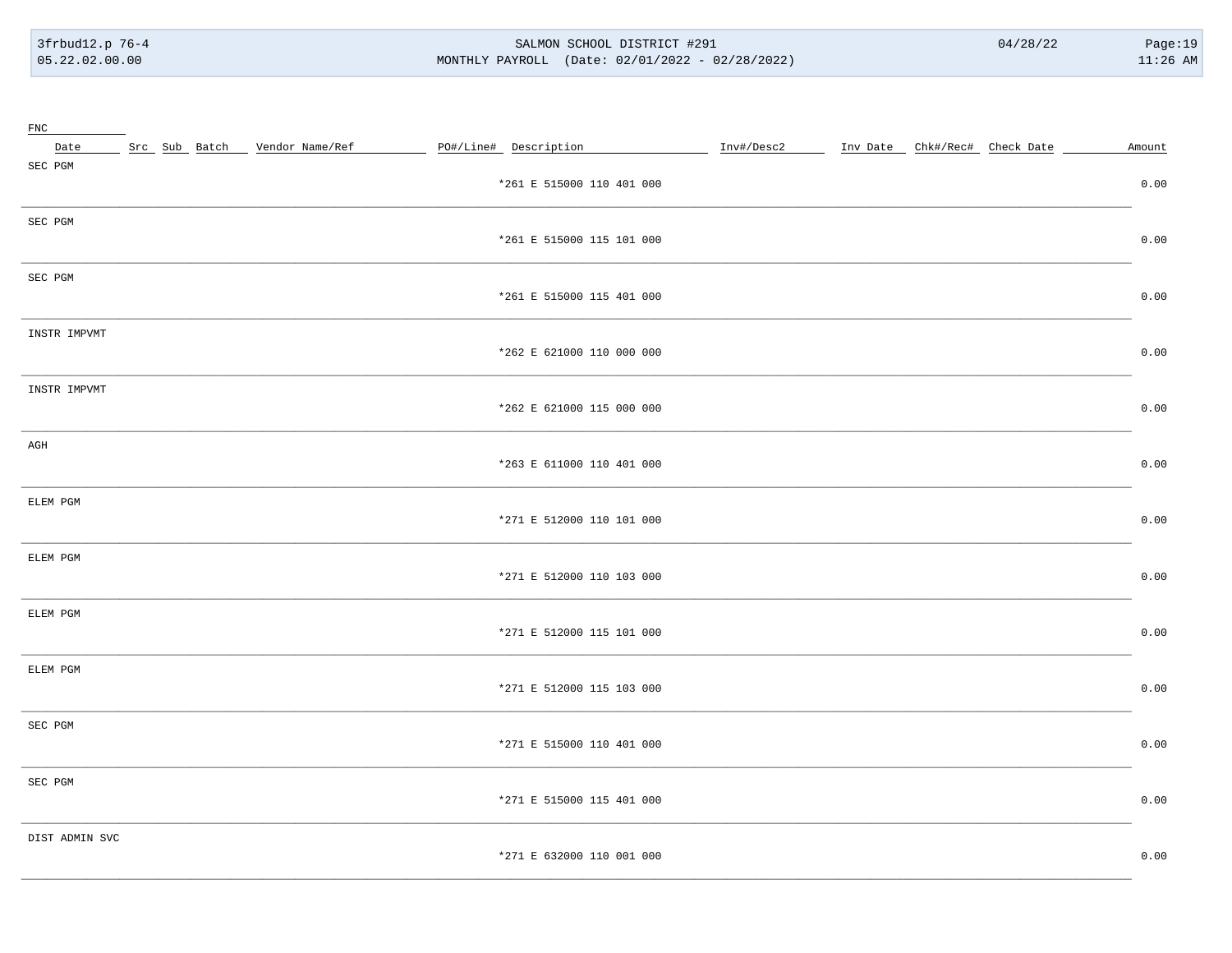#### SALMON SCHOOL DISTRICT #291 MONTHLY PAYROLL (Date: 02/01/2022 - 02/28/2022)

| FNC            |                                 |                           |                                                   |  |        |
|----------------|---------------------------------|---------------------------|---------------------------------------------------|--|--------|
| Date           | Src Sub Batch _ Vendor Name/Ref | PO#/Line# Description     | Inv#/Desc2 ______ Inv Date _ Chk#/Rec# Check Date |  | Amount |
| SEC PGM        |                                 | *272 E 515000 115 401 000 |                                                   |  | 0.00   |
| SEC PGM        |                                 | *272 E 515000 115 602 000 |                                                   |  | 0.00   |
| ELEM PGM       |                                 | *276 E 512000 110 000 000 |                                                   |  | 0.00   |
| SEC PGM        |                                 | *276 E 515000 110 000 000 |                                                   |  | 0.00   |
| SEC PGM        |                                 | *276 E 515000 115 000 000 |                                                   |  | 0.00   |
| DIST ADMIN SVC |                                 | *277 E 632000 110 001 911 |                                                   |  | 0.00   |
| DIST ADMIN SVC |                                 | *277 E 632000 115 001 911 |                                                   |  | 0.00   |
| ELEM PGM       |                                 | *280 E 512000 110 103 000 |                                                   |  | 0.00   |
| SEC PGM        |                                 | *280 E 515000 110 401 000 |                                                   |  | 0.00   |
| EXC CHILD PGM  |                                 | *280 E 521000 110 000 000 |                                                   |  | 0.00   |
| EXC CHILD PGM  |                                 | *280 E 521000 115 000 000 |                                                   |  | 0.00   |
| AGH            |                                 | *280 E 611000 110 000 000 |                                                   |  | 0.00   |
| AGH            |                                 | *280 E 611000 115 000 000 |                                                   |  | 0.00   |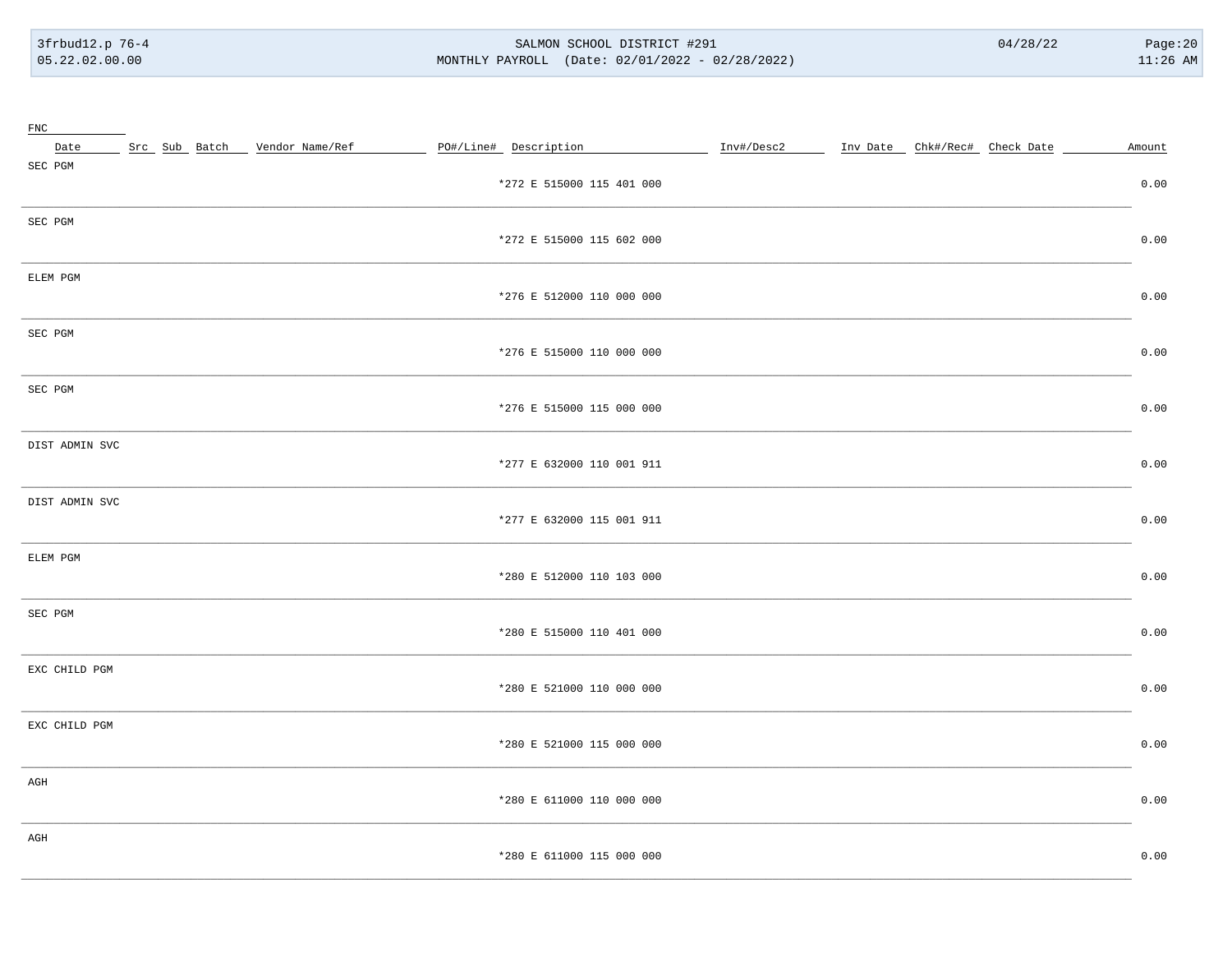$\sim$   $\sim$   $\sim$ 

#### SALMON SCHOOL DISTRICT #291 MONTHLY PAYROLL (Date: 02/01/2022 - 02/28/2022)

| FNC<br>Date ______ Src_ Sub_ Batch ____ Vendor Name/Ref | PO#/Line# Description     | Inv#/Desc2<br>Inv Date Chk#/Rec# Check Date | Amount |
|---------------------------------------------------------|---------------------------|---------------------------------------------|--------|
| EDUC MEDIA SVCS                                         |                           |                                             |        |
|                                                         | *280 E 622000 115 000 000 |                                             | 0.00   |
| DIST ADMIN SVC                                          |                           |                                             |        |
|                                                         | *280 E 632000 110 001 000 |                                             | 0.00   |
| DIST ADMIN SVC                                          |                           |                                             |        |
|                                                         | *280 E 632000 115 000 000 |                                             | 0.00   |
| SCH ADMIN SVC                                           |                           |                                             |        |
|                                                         | *280 E 641000 110 103 000 |                                             | 0.00   |
| SCH ADMIN SVC                                           |                           |                                             |        |
|                                                         | *280 E 641000 110 401 000 |                                             | 0.00   |
| SCH ADMIN SVC                                           |                           |                                             |        |
|                                                         | *280 E 641000 115 000 000 |                                             | 0.00   |
| BLDG CARE                                               |                           |                                             |        |
|                                                         | *280 E 661000 115 000 000 |                                             | 0.00   |
| MAINT-STU OCC                                           |                           |                                             |        |
|                                                         | *280 E 664000 115 000 000 |                                             | 0.00   |
| PUPIL 2 SCHOOL                                          |                           |                                             |        |
|                                                         | *280 E 681000 115 000 000 |                                             | 0.00   |
| FOOD SVC PGM                                            |                           |                                             |        |
|                                                         | *280 E 710000 115 000 000 |                                             | 0.00   |
| INSTR IMPVMT                                            |                           |                                             |        |
| 02/28/22<br>PR PREC TUTOR<br>DANIEL R. HEALD            | INSTR IMP TUTOR           | Regular Payroll 02/17/22 991006509 02/24/22 | 87.50  |
|                                                         | *289 E 621000 110 000 302 |                                             | 87.50  |
|                                                         | *Payroll                  |                                             | 87.50  |
| INSTR IMPVMT                                            |                           |                                             |        |
|                                                         | *289 E 621000 115 000 302 |                                             | 0.00   |